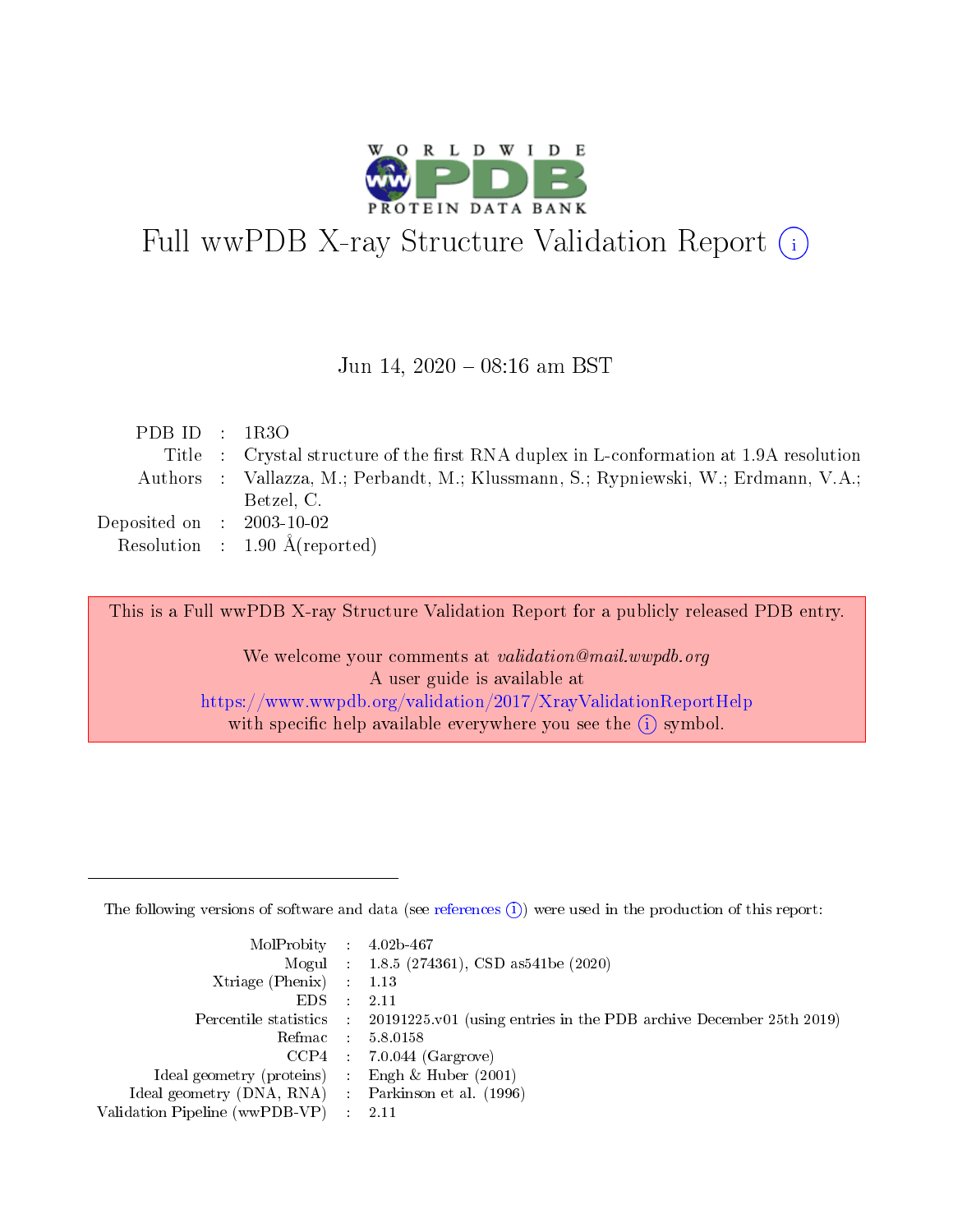# 1 [O](https://www.wwpdb.org/validation/2017/XrayValidationReportHelp#overall_quality)verall quality at a glance  $(i)$

The following experimental techniques were used to determine the structure: X-RAY DIFFRACTION

The reported resolution of this entry is 1.90 Å.

Percentile scores (ranging between 0-100) for global validation metrics of the entry are shown in the following graphic. The table shows the number of entries on which the scores are based.



Percentile relative to X-ray structures of similar resolution

|              | Whole archive        | Similar resolution                                                 |  |  |
|--------------|----------------------|--------------------------------------------------------------------|--|--|
| Metric       | $(\#\text{Entries})$ | $(\#\text{Entries}, \text{ resolution } \text{range}(\text{\AA}))$ |  |  |
| $K_{free}$   | 130704               | $6207(1.90-1.90)$                                                  |  |  |
| Clashscore   | 141614               | $6847(1.90-1.90)$                                                  |  |  |
| RNA backbone | 3102                 | $1013(2.42-1.38)$                                                  |  |  |

The table below summarises the geometric issues observed across the polymeric chains and their fit to the electron density. The red, orange, yellow and green segments on the lower bar indicate the fraction of residues that contain outliers for  $\geq=3$ , 2, 1 and 0 types of geometric quality criteria respectively. A grey segment represents the fraction of residues that are not modelled. The numeric value for each fraction is indicated below the corresponding segment, with a dot representing fractions  $\epsilon = 5\%$  The upper red bar (where present) indicates the fraction of residues that have poor fit to the electron density. The numeric value is given above the bar.

| Mol |   | $\fbox{Chain}$ Length | Quality of chain |     |
|-----|---|-----------------------|------------------|-----|
|     |   | Ω                     | 100%             |     |
|     |   | $\Omega$              | 75%              | 25% |
| റ   | В | 8                     | 100%             |     |
|     |   |                       | 38%              | 63% |

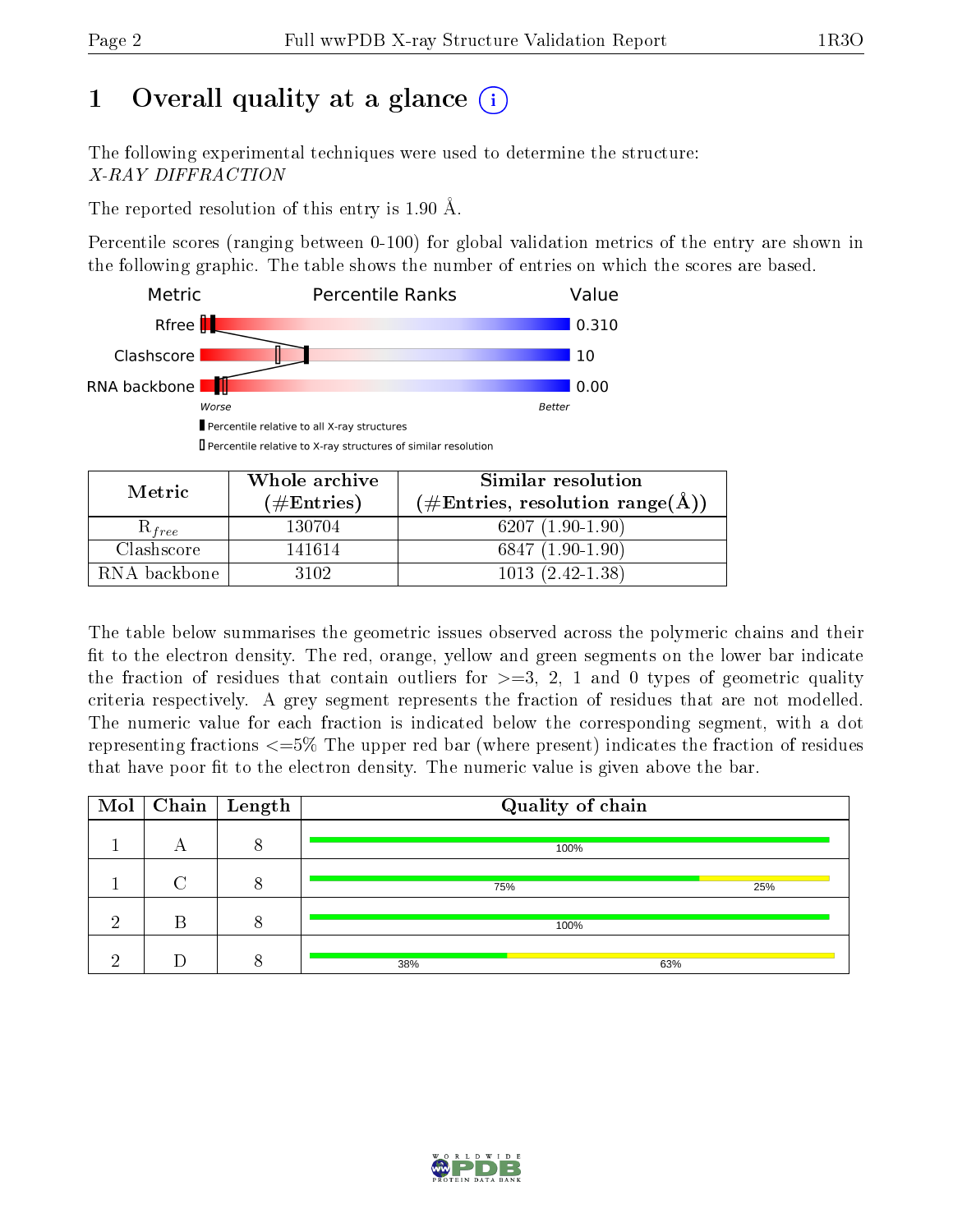# 2 Entry composition  $(i)$

There are 3 unique types of molecules in this entry. The entry contains 805 atoms, of which 0 are hydrogens and 0 are deuteriums.

In the tables below, the ZeroOcc column contains the number of atoms modelled with zero occupancy, the AltConf column contains the number of residues with at least one atom in alternate conformation and the Trace column contains the number of residues modelled with at most 2 atoms.

|  |  | $Mol$   Chain   Residues | Atoms         |  |  | $ZeroOcc \mid AltConf \mid Trace$ |  |  |
|--|--|--------------------------|---------------|--|--|-----------------------------------|--|--|
|  |  |                          | Total C N O P |  |  |                                   |  |  |
|  |  | 172 77 33 55 7           |               |  |  |                                   |  |  |
|  |  |                          | Total C N O P |  |  |                                   |  |  |
|  |  | 172 77 33 55 7           |               |  |  |                                   |  |  |

Molecule 1 is a RNA chain called L-RNA.

• Molecule 2 is a RNA chain called L-RNA.

|  |  | Mol   Chain   Residues | Atoms         |  |  | $\rm ZeroOcc \mid AltConf \mid Trace$ |               |  |  |  |  |  |
|--|--|------------------------|---------------|--|--|---------------------------------------|---------------|--|--|--|--|--|
|  |  |                        | Total C N O P |  |  |                                       |               |  |  |  |  |  |
|  |  | 166 75 29 55 7         |               |  |  |                                       |               |  |  |  |  |  |
|  |  |                        |               |  |  |                                       | Total C N O P |  |  |  |  |  |
|  |  | 166 75 29 55 7         |               |  |  |                                       |               |  |  |  |  |  |

Molecule 3 is water.

| Mol |   | Chain   Residues | Atoms                         | $ZeroOcc$   AltConf |
|-----|---|------------------|-------------------------------|---------------------|
| 3   |   | 45               | Total<br>$\Omega$<br>45<br>45 |                     |
| 3   | B | 26               | Total<br>$\left($<br>26<br>26 |                     |
| 3   |   | 38               | Total<br>$\left($<br>38<br>38 |                     |
| 3   |   | 20               | Total<br>$\left($<br>20<br>20 |                     |

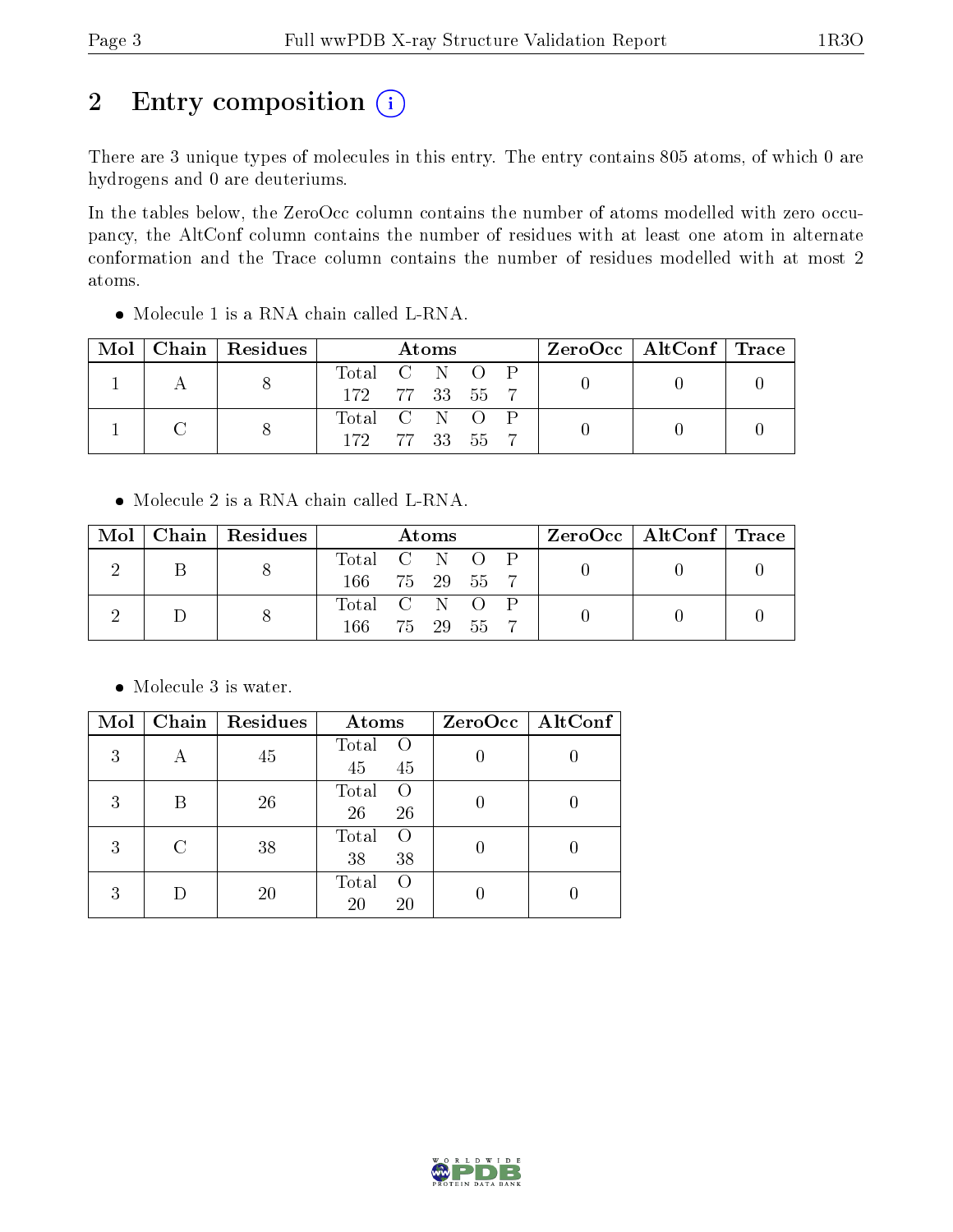## 3 Residue-property plots  $(i)$

These plots are drawn for all protein, RNA and DNA chains in the entry. The first graphic for a chain summarises the proportions of the various outlier classes displayed in the second graphic. The second graphic shows the sequence view annotated by issues in geometry and electron density. Residues are color-coded according to the number of geometric quality criteria for which they contain at least one outlier: green  $= 0$ , yellow  $= 1$ , orange  $= 2$  and red  $= 3$  or more. A red dot above a residue indicates a poor fit to the electron density (RSRZ  $> 2$ ). Stretches of 2 or more consecutive residues without any outlier are shown as a green connector. Residues present in the sample, but not in the model, are shown in grey.

| Chain A:                            | 100%                                                   |     |
|-------------------------------------|--------------------------------------------------------|-----|
|                                     | There are no outlier residues recorded for this chain. |     |
| $\bullet$ Molecule 1: L-RNA         |                                                        |     |
|                                     |                                                        |     |
| Chain C:                            | 75%                                                    | 25% |
|                                     |                                                        |     |
| $\bullet$ Molecule 2: L-RNA         |                                                        |     |
| Chain B:                            | 100%                                                   |     |
|                                     | There are no outlier residues recorded for this chain. |     |
| $\bullet$ Molecule 2: L-RNA         |                                                        |     |
| Chain D:                            | 38%                                                    | 63% |
|                                     |                                                        |     |
| <b>165</b><br>965<br><b>es</b><br>鲁 |                                                        |     |



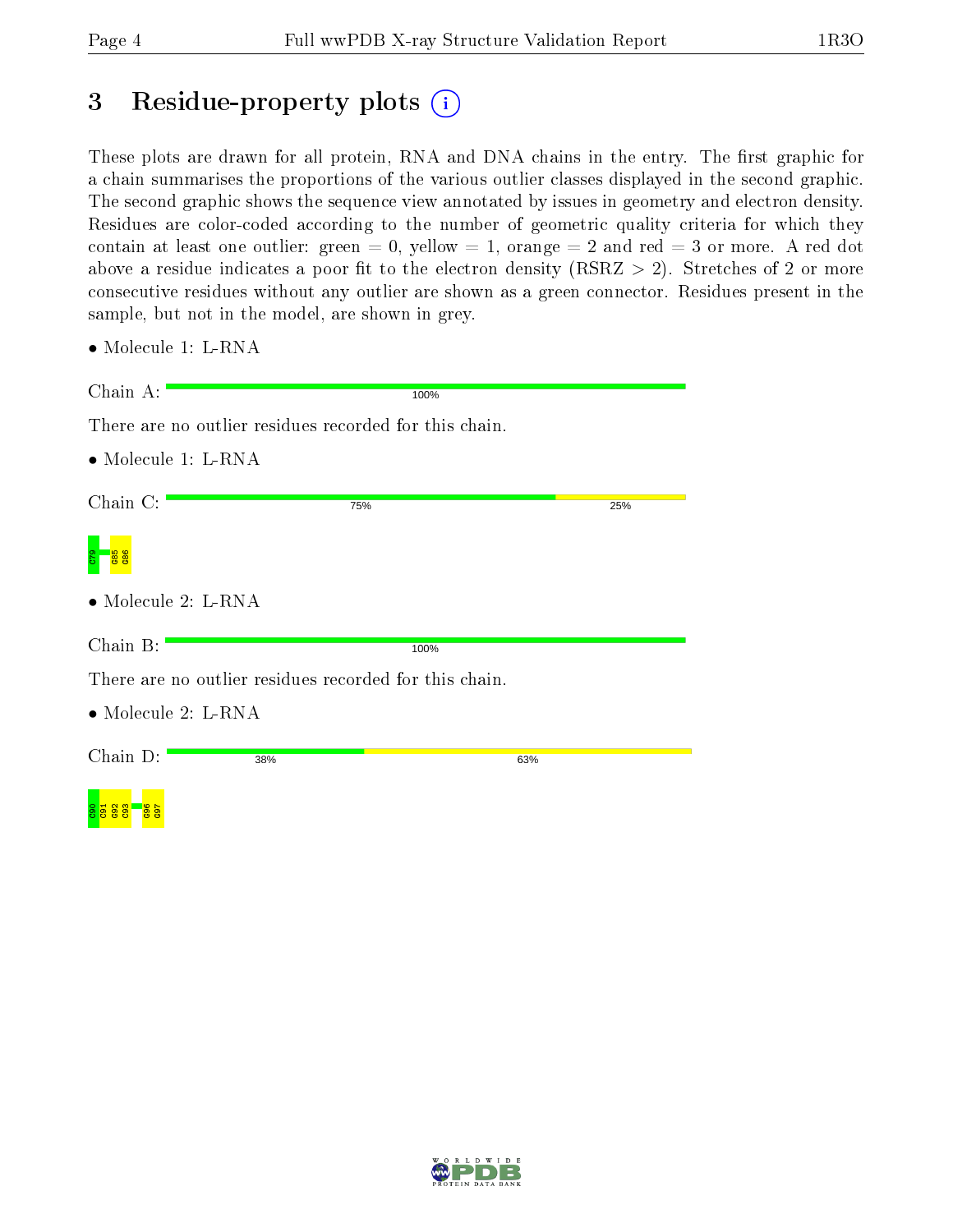## 4 Data and refinement statistics  $(i)$

| Property                                                                 | Value                                                        | Source     |
|--------------------------------------------------------------------------|--------------------------------------------------------------|------------|
| Space group                                                              | H 3 2                                                        | Depositor  |
| Cell constants                                                           | $46.11\text{\AA}$<br>$263.50\text{\AA}$<br>$46.11\text{\AA}$ | Depositor  |
| a, b, c, $\alpha$ , $\beta$ , $\gamma$                                   | $90.00^{\circ}$ $120.00^{\circ}$<br>$90.00^\circ$            |            |
| Resolution $(A)$                                                         | 20.54<br>$-1.90$                                             | Depositor  |
|                                                                          | 20.54<br>$-1.90$                                             | <b>EDS</b> |
| % Data completeness                                                      | $100.0 (20.54 - 1.90)$                                       | Depositor  |
| (in resolution range)                                                    | $93.1(20.54-1.90)$                                           | <b>EDS</b> |
| $R_{merge}$                                                              | 0.07                                                         | Depositor  |
| $\mathrm{R}_{sym}$                                                       | (Not available)                                              | Depositor  |
| $\langle I/\sigma(I) \rangle^{-1}$                                       | $1.94$ (at 1.90Å)                                            | Xtriage    |
| Refinement program                                                       | REFMAC 5.1.24                                                | Depositor  |
| $R, R_{free}$                                                            | 0.239,<br>0.286                                              | Depositor  |
|                                                                          | $0.242$ ,<br>0.310                                           | DCC        |
| $\mathcal{R}_{free}$ test set                                            | 388 reflections $(4.63\%)$                                   | wwPDB-VP   |
| Wilson B-factor $(A^2)$                                                  | 35.3                                                         | Xtriage    |
| Anisotropy                                                               | 0.265                                                        | Xtriage    |
| Bulk solvent $k_{sol}(\mathrm{e}/\mathrm{A}^3),$ $B_{sol}(\mathrm{A}^2)$ | $0.42$ , 58.5                                                | <b>EDS</b> |
| L-test for twinning <sup>2</sup>                                         | $< L >$ = 0.50, $< L2 >$ = 0.34                              | Xtriage    |
| Estimated twinning fraction                                              | $\overline{\text{No}}$ twinning to report.                   | Xtriage    |
| $F_o, F_c$ correlation                                                   | 0.95                                                         | <b>EDS</b> |
| Total number of atoms                                                    | 805                                                          | wwPDB-VP   |
| Average B, all atoms $(A^2)$                                             | 44.0                                                         | wwPDB-VP   |

Xtriage's analysis on translational NCS is as follows: The analyses of the Patterson function reveals a significant off-origin peak that is 29.15  $\%$  of the origin peak, indicating pseudo-translational symmetry. The chance of finding a peak of this or larger height randomly in a structure without pseudo-translational symmetry is equal to 1.6287e-03. The detected translational NCS is most likely also responsible for the elevated intensity ratio.

<sup>&</sup>lt;sup>2</sup>Theoretical values of  $\langle |L| \rangle$ ,  $\langle L^2 \rangle$  for acentric reflections are 0.5, 0.333 respectively for untwinned datasets, and 0.375, 0.2 for perfectly twinned datasets.



<span id="page-4-1"></span><span id="page-4-0"></span><sup>1</sup> Intensities estimated from amplitudes.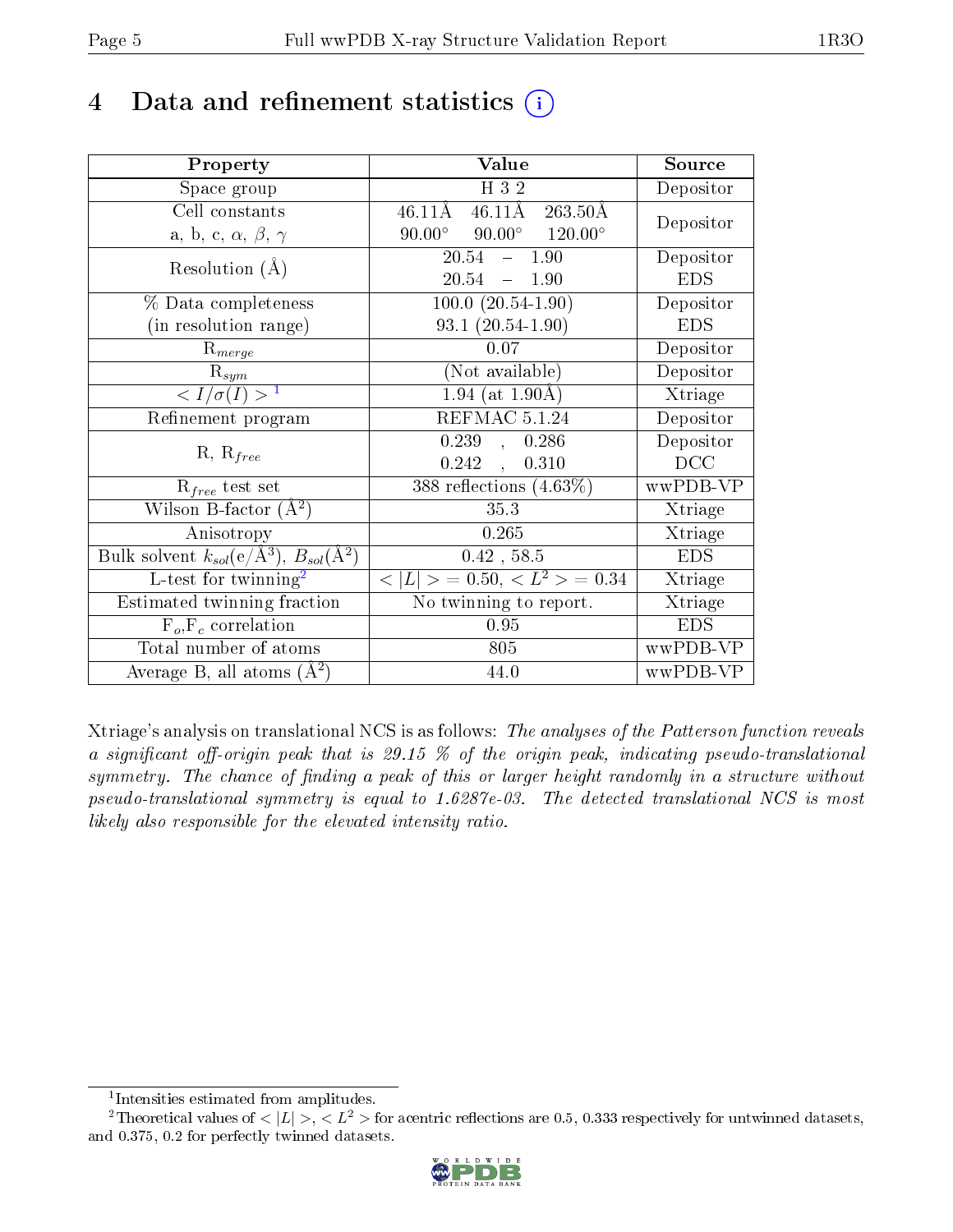## 5 Model quality  $(i)$

## 5.1 Standard geometry (i)

Bond lengths and bond angles in the following residue types are not validated in this section: 0C, 0G, 0U

The Z score for a bond length (or angle) is the number of standard deviations the observed value is removed from the expected value. A bond length (or angle) with  $|Z| > 5$  is considered an outlier worth inspection. RMSZ is the root-mean-square of all Z scores of the bond lengths (or angles).

There are no protein, RNA or DNA chains available to summarize Z scores of covalent bonds and angles.

There are no bond length outliers.

There are no bond angle outliers.

There are no chirality outliers.

There are no planarity outliers.

### $5.2$  Too-close contacts  $(i)$

In the following table, the Non-H and H(model) columns list the number of non-hydrogen atoms and hydrogen atoms in the chain respectively. The H(added) column lists the number of hydrogen atoms added and optimized by MolProbity. The Clashes column lists the number of clashes within the asymmetric unit, whereas Symm-Clashes lists symmetry related clashes.

| Mol |   |     | Chain   Non-H   $H (model)$ | H(added) |   | $Clashes$   Symm-Clashes |
|-----|---|-----|-----------------------------|----------|---|--------------------------|
|     |   | 172 |                             | 88       |   |                          |
|     | ∩ | 172 |                             | 88       |   |                          |
| റ   | R | 166 |                             | 88       |   |                          |
| റ   |   | 166 |                             | 88       | ה |                          |
| २   |   | 45  |                             |          |   |                          |
| 3   | R | 26  |                             |          |   |                          |
| ົ   | ∩ | 38  |                             |          |   |                          |
|     |   | 20  |                             |          |   |                          |
|     |   | 805 |                             | 352      |   |                          |

The all-atom clashscore is defined as the number of clashes found per 1000 atoms (including hydrogen atoms). The all-atom clashscore for this structure is 10.

All (10) close contacts within the same asymmetric unit are listed below, sorted by their clash magnitude.

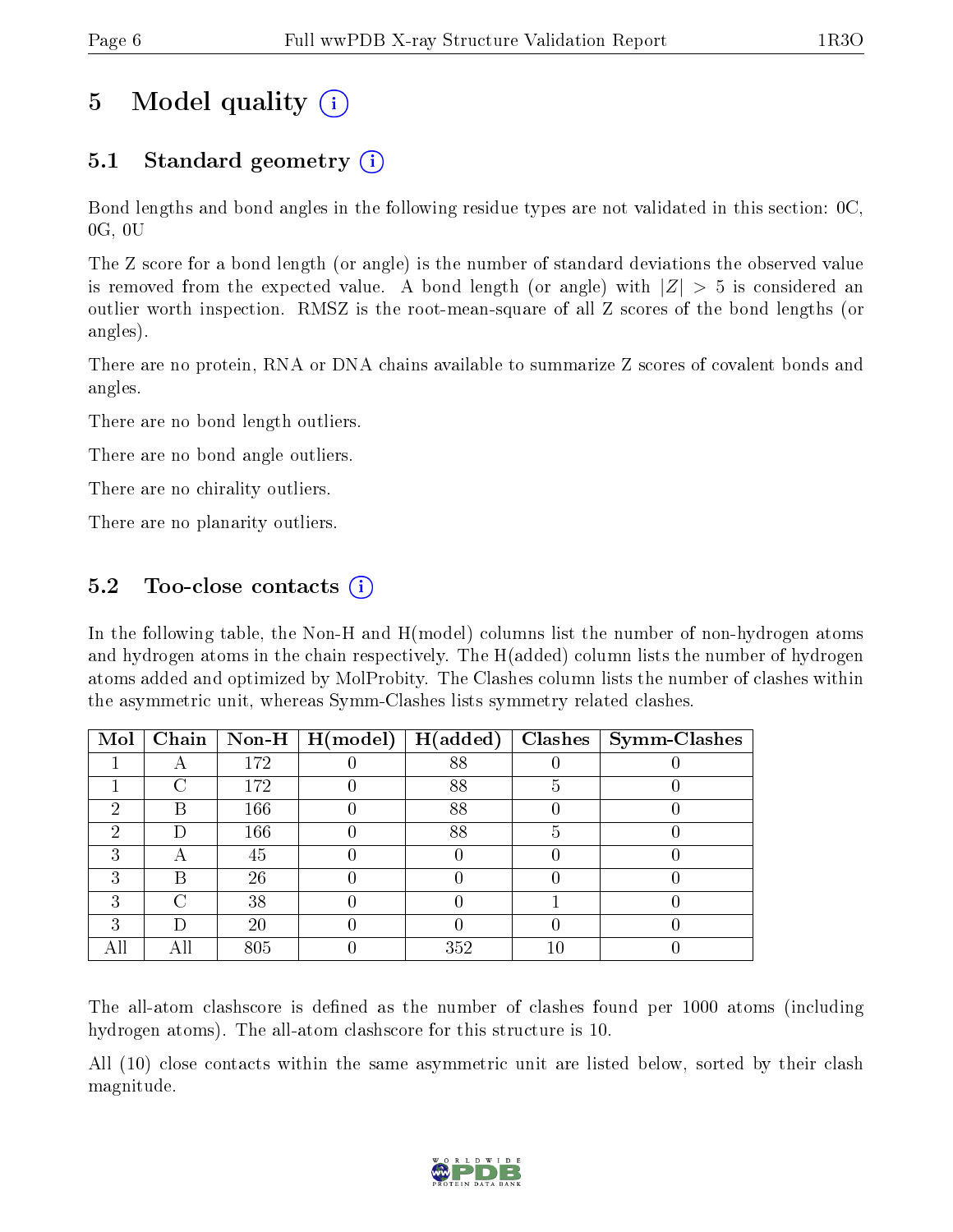| Atom-1              | Atom-2             | Interatomic<br>distance $(A)$ | Clash<br>overlap $(A)$ |
|---------------------|--------------------|-------------------------------|------------------------|
| 2:D:97:0G:HO3'      | 2: D: 97: 0G: O3'  | 1.62                          | 1.00                   |
| 1: C: 85:0 G:O6     | 1:C:86:0G:HO3'     | 1.62                          | 0.99                   |
| 2: D: 96: 0G: HO2'  | 2: D: 96: 0 G: O2' | 1.66                          | 0.96                   |
| 2: D: 92: 0 G: O 2' | 2:D:92:0G:HO2'     | 1.69                          | 0.93                   |
| 2: D: 91: 0C: HO2'  | 2: D: 91: 0C: O2'  | 1.74                          | 0.87                   |
| 2:D:93:0C:HO2'      | 2: D: 93: 0C: O2'  | 1.80                          | 0.81                   |
| 1: C: 86: 0G: O2'   | 1: C: 86: 0G: HO2' | 1.85                          | 0.75                   |
| 1: C:86:0G:HO3'     | 1: C: 86:0 G:O6    | 1.92                          | 0.69                   |
| 1: C:86:0G:HO2'     | 3:C:107:HOH:O      | 2.00                          | 0.60                   |
| 1: C: 86: 0G: O3'   | 1:C:86:0G:HO2'     | 2.07                          | 0.55                   |

There are no symmetry-related clashes.

#### 5.3 Torsion angles (i)

#### 5.3.1 Protein backbone (i)

There are no protein molecules in this entry.

#### 5.3.2 Protein sidechains (i)

There are no protein molecules in this entry.

#### 5.3.3 RNA [O](https://www.wwpdb.org/validation/2017/XrayValidationReportHelp#rna)i

|  | Mol   Chain   Analysed   Backbone Outliers   Pucker Outliers |  |
|--|--------------------------------------------------------------|--|
|  |                                                              |  |
|  |                                                              |  |
|  |                                                              |  |
|  |                                                              |  |
|  |                                                              |  |

There are no RNA backbone outliers to report.

There are no RNA pucker outliers to report.

### 5.4 Non-standard residues in protein, DNA, RNA chains  $(i)$

32 non-standard protein/DNA/RNA residues are modelled in this entry.

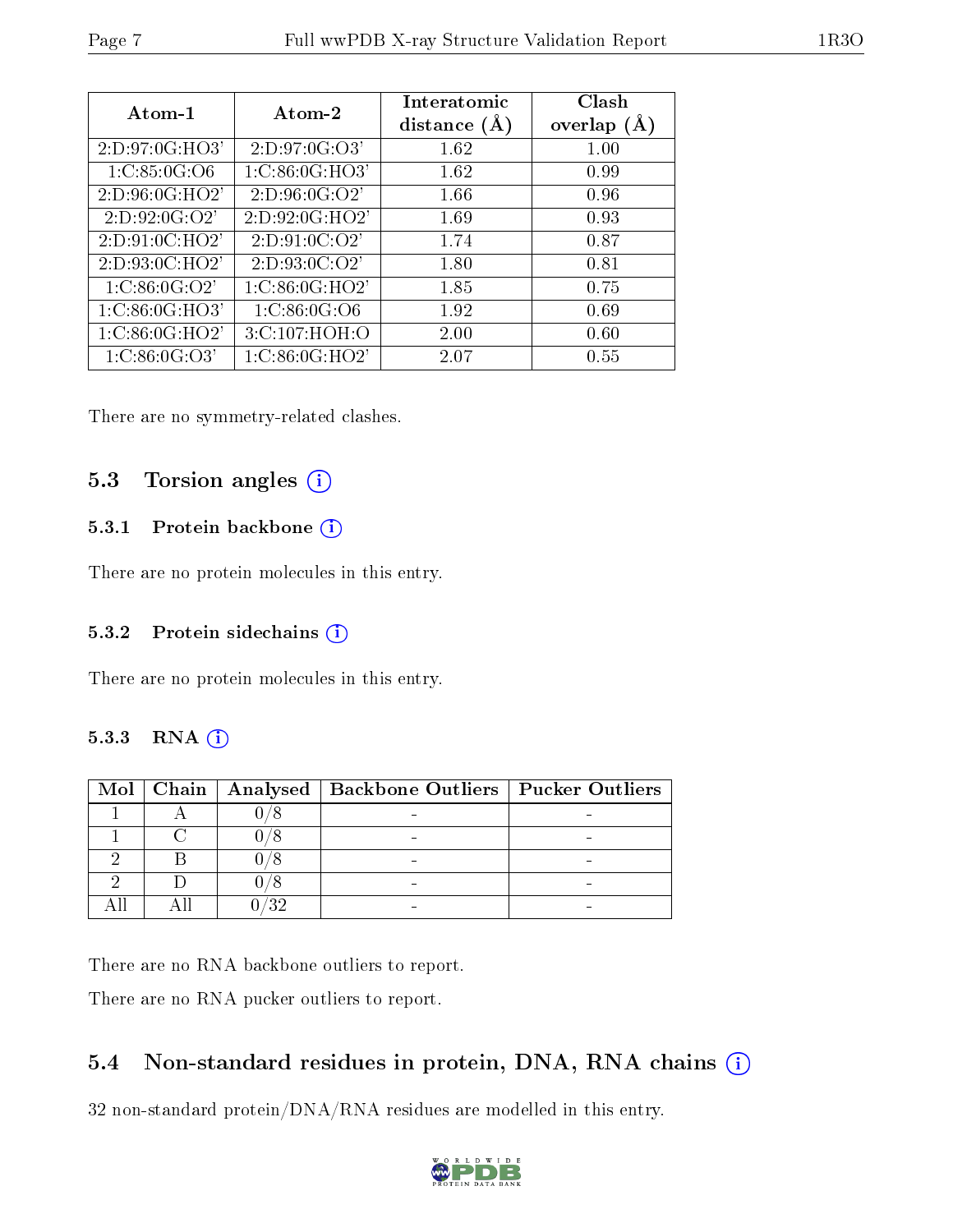In the following table, the Counts columns list the number of bonds (or angles) for which Mogul statistics could be retrieved, the number of bonds (or angles) that are observed in the model and the number of bonds (or angles) that are defined in the Chemical Component Dictionary. The Link column lists molecule types, if any, to which the group is linked. The Z score for a bond length (or angle) is the number of standard deviations the observed value is removed from the expected value. A bond length (or angle) with  $|Z| > 2$  is considered an outlier worth inspection. RMSZ is the root-mean-square of all Z scores of the bond lengths (or angles).

| Mol            |                 | Chain          | Res         | Link           |            | <b>Bond</b> lengths |                      |          | <b>Bond</b> angles |             |
|----------------|-----------------|----------------|-------------|----------------|------------|---------------------|----------------------|----------|--------------------|-------------|
|                | Type            |                |             |                | Counts     | $\rm RMSZ$          | # $ Z  > 2$          | Counts   | $\rm RMSZ$         | # $ Z  > 2$ |
| $\overline{2}$ | 0 <sub>G</sub>  | $\mathbf B$    | 96          | $\overline{2}$ | 18,25,26   | 1.37                | 1(5%)                | 20,37,40 | 2.44               | 5(25%)      |
| $\mathbf{1}$   | $0\,\mathrm{G}$ | $\bf{A}$       | 85          | $\mathbf{1}$   | 18, 25, 26 | $1.34\,$            | 1(5%)                | 20,37,40 | 2.39               | 3(15%)      |
| $\mathbf{1}$   | 0G              | $\bf{A}$       | $8\sqrt{2}$ | $\mathbf{1}$   | 18, 25, 26 | 1.48                | $3(16\%)$            | 20,37,40 | 2.32               | $6(30\%)$   |
| $\mathbf{1}$   | 0 <sub>G</sub>  | $\mathcal{C}$  | 86          | $\mathbf 1$    | 18,25,26   | $1.29\,$            | 2(11%)               | 20,37,40 | 2.43               | $4(20\%)$   |
| $\mathbf{1}$   | 0G              | $\overline{C}$ | 81          | $\mathbf 1$    | 18,25,26   | $1.09\,$            | (5%)<br>$\mathbf{1}$ | 20,37,40 | 2.49               | $6(30\%)$   |
| $\mathbf{1}$   | 0G              | $\bf{A}$       | 86          | $\mathbf 1$    | 18, 25, 26 | 1.49                | (5%)<br>$\mathbf{1}$ | 20,37,40 | 2.73               | $6(30\%)$   |
| $\mathbf{1}$   | 0U              | $\overline{C}$ | 80          | $\mathbf{1}$   | 14,21,22   | 1.49                | 3(21%)               | 14,30,33 | 1.26               | 1(7%)       |
| $\mathbf{1}$   | $0\mathrm{\,C}$ | $\overline{C}$ | 79          | $\mathbf{1}$   | 15, 18, 22 | 0.90                | $1(6\%)$             | 17,26,33 | 2.08               | 2(11%)      |
| $\sqrt{2}$     | 0 <sup>C</sup>  | D              | 91          | $\overline{2}$ | 15,21,22   | $\rm 0.92$          | $\overline{0}$       | 17,30,33 | 1.25               | 1(5%)       |
| $\overline{2}$ | 0U              | $\mathbf D$    | 95          | $\overline{2}$ | 14, 21, 22 | 1.34                | 2(14%)               | 14,30,33 | 1.22               | 1(7%)       |
| $\overline{2}$ | 0G              | $\mathbf B$    | 97          | $\overline{2}$ | 18,25,26   | 1.44                | $3(16\%)$            | 20,37,40 | 2.36               | $4(20\%)$   |
| $\overline{2}$ | $0\mathrm{\,C}$ | $\mathbf B$    | 94          | $\overline{2}$ | 15, 21, 22 | $1.08\,$            | $1(6\%)$             | 17,30,33 | 1.45               | 1(5%)       |
| $\mathbf{1}$   | 0 <sup>C</sup>  | $\bf{A}$       | 79          | $\mathbf{1}$   | 15, 18, 22 | $0.85\,$            | $\boldsymbol{0}$     | 17,26,33 | $1.22\,$           | 2(11%)      |
| $\sqrt{2}$     | 0 <sup>C</sup>  | $\mathbf D$    | 93          | $\overline{2}$ | 15, 21, 22 | $1.03\,$            | $\boldsymbol{0}$     | 17,30,33 | 1.33               | 1(5%)       |
| $\mathbf{1}$   | 0U              | $\bf{A}$       | 80          | $\mathbf{1}$   | 14,21,22   | $1.37\,$            | 2(14%)               | 14,30,33 | $1.22\,$           | 1(7%)       |
| $\overline{2}$ | 0 <sup>C</sup>  | $\, {\bf B}$   | 91          | $\overline{2}$ | 15,21,22   | 0.94                | $\overline{0}$       | 17,30,33 | 1.43               | 2(11%)      |
| $\overline{2}$ | 0G              | D              | 96          | $\overline{2}$ | 18,25,26   | $1.51\,$            | $3(16\%)$            | 20,37,40 | 2.27               | 3(15%)      |
| $\sqrt{2}$     | 0G              | $\, {\bf B}$   | 92          | $\overline{2}$ | 18,25,26   | $1.26\,$            | $3(16\%)$            | 20,37,40 | 2.53               | 3(15%)      |
| $\mathbf{1}$   | 0G              | $\mathcal{C}$  | $8\sqrt{2}$ | $\mathbf{1}$   | 18,25,26   | 1.33                | 2(11%)               | 20,37,40 | 2.21               | $4(20\%)$   |
| $\overline{2}$ | 0G              | $\mathbf D$    | 97          | $\overline{2}$ | 18, 25, 26 | 1.38                | $3(16\%)$            | 20,37,40 | 2.29               | $4(20\%)$   |
| $\overline{2}$ | 0 <sup>C</sup>  | $\, {\bf B}$   | 93          | $\overline{2}$ | 15,21,22   | $0.97\,$            | $\boldsymbol{0}$     | 17,30,33 | $1.17\,$           | 1(5%)       |
| $\sqrt{2}$     | 0 <sup>C</sup>  | $\mathbf D$    | 90          | $\overline{2}$ | 15, 18, 22 | 0.99                | $\boldsymbol{0}$     | 17,26,33 | 1.69               | 1(5%)       |
| $\overline{2}$ | 0 <sup>C</sup>  | $\, {\bf B}$   | 90          | $\overline{2}$ | 15, 18, 22 | 0.82                | $\boldsymbol{0}$     | 17,26,33 | 1.33               | 2(11%)      |
| $\overline{2}$ | $0\mathrm{\,C}$ | $\mathbf D$    | 94          | $\overline{2}$ | 15,21,22   | $1.04\,$            | $\overline{0}$       | 17,30,33 | $1.34\,$           | 1(5%)       |
| $\mathbf{1}$   | 0 <sup>C</sup>  | $\mathcal{C}$  | 84          | $\mathbf{1}$   | 15,21,22   | $0.92\,$            | $1(6\%)$             | 17,30,33 | 1.09               | 1(5%)       |
| $\sqrt{2}$     | 0U              | $\, {\bf B}$   | 95          | $\sqrt{2}$     | 14,21,22   | $1.21\,$            | 1(7%)                | 14,30,33 | $1.24\,$           | 2(14%)      |
| $\mathbf{1}$   | 0G              | $\bf{A}$       | 81          | $\mathbf{1}$   | 18, 25, 26 | 1.32                | $2(11\%)$            | 20,37,40 | 2.63               | $6(30\%)$   |
| $\sqrt{2}$     | 0G              | ${\bf D}$      | 92          | $\sqrt{2}$     | 18,25,26   | $1.22\,$            | 1(5%)                | 20,37,40 | 2.67               | 7(35%)      |
| $\mathbf 1$    | 0 <sub>G</sub>  | $\mathbf C$    | $\bf 83$    | $\mathbf{1}$   | 18, 25, 26 | $1.29\,$            | 2(11%)               | 20,37,40 | 2.20               | 5(25%)      |

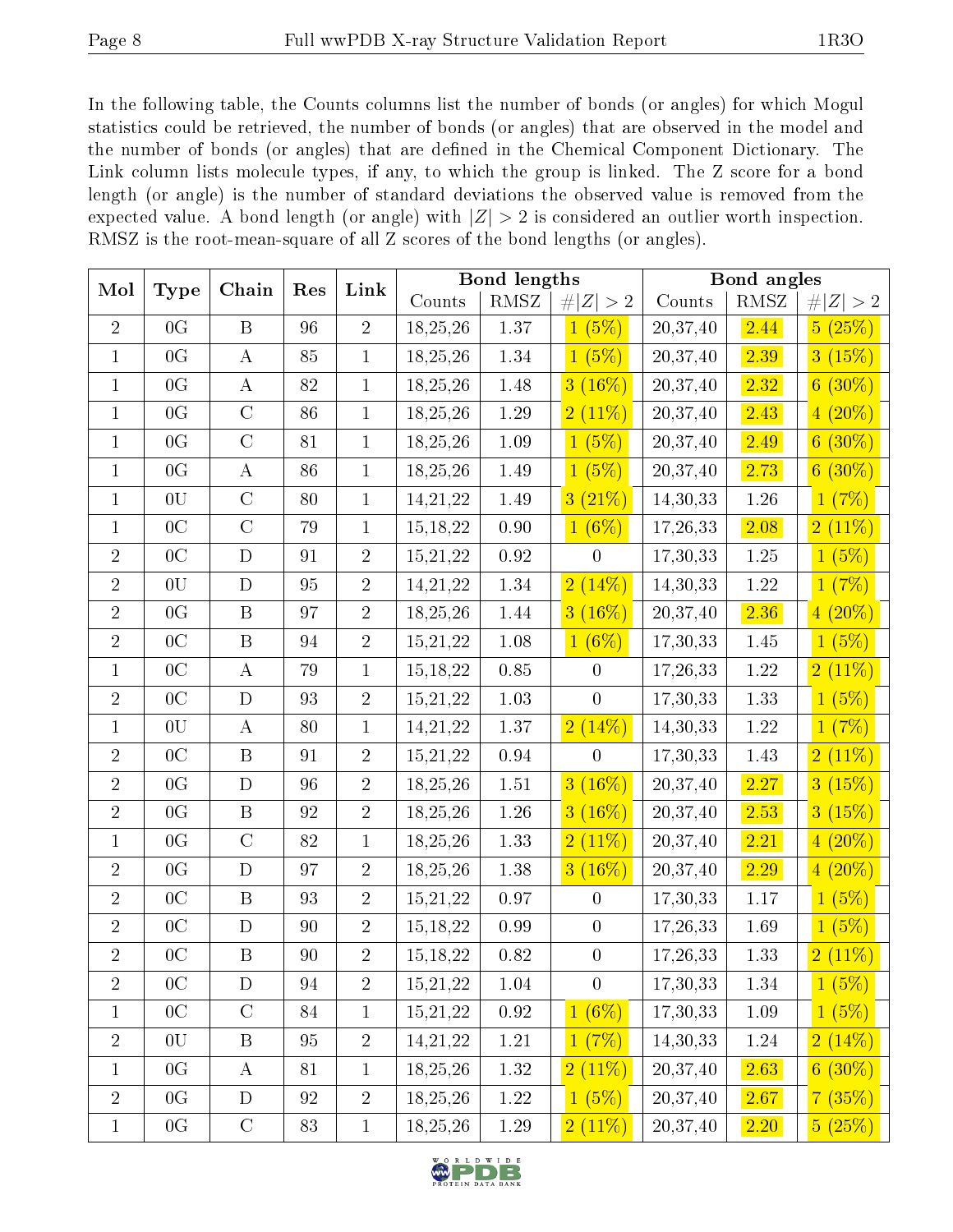| Mol<br>Type |               | $\mathbf{\Gamma}$ Chain $\mathbf{\Gamma}$ | $\vert$ Res | Link   | Bond lengths |             |           | Bond angles |             |           |
|-------------|---------------|-------------------------------------------|-------------|--------|--------------|-------------|-----------|-------------|-------------|-----------|
|             |               |                                           |             | Counts | <b>RMSZ</b>  | # $ Z  > 2$ | Counts    | RMSZ        | # $ Z  > 2$ |           |
|             | $0\mathrm{C}$ |                                           | 84          |        | 15, 21, 22   | 0.90        |           | 17,30,33    | 1.41        | 2(11%)    |
|             | $0\mathrm{G}$ |                                           | 83          |        | 18,25,26     | 1.45        | 2(11%)    | 20,37,40    | 2.29        | $6(30\%)$ |
|             | $0\mathrm{G}$ |                                           | 85          |        | 18,25,26     | 1.28        | $3(16\%)$ | 20,37,40    | 2.36        | $4(20\%)$ |

In the following table, the Chirals column lists the number of chiral outliers, the number of chiral centers analysed, the number of these observed in the model and the number defined in the Chemical Component Dictionary. Similar counts are reported in the Torsion and Rings columns. '-' means no outliers of that kind were identified.

| Mol            | Type            | Chain                   | Res             | Link           | Chirals                  | <b>Torsions</b>                                                  | Rings                                                                                |
|----------------|-----------------|-------------------------|-----------------|----------------|--------------------------|------------------------------------------------------------------|--------------------------------------------------------------------------------------|
| $\overline{2}$ | 0 <sub>G</sub>  | $\, {\bf B}$            | 96              | $\overline{2}$ |                          | 0/3/25/26                                                        | 0/3/3/3                                                                              |
| $\overline{1}$ | $\overline{0G}$ | $\overline{\rm A}$      | 85              | $\overline{1}$ | -                        | $^{\prime}25/26$<br>0/3/                                         | 0/3/3/3                                                                              |
| $\overline{1}$ | 0 <sup>G</sup>  | A                       | 82              | $\mathbf{1}$   | -                        | $25\,$<br>$^{\prime}26$<br>3<br>$\overline{0}$                   | /3/<br>$^{\prime}3$<br>/3<br>$\overline{0}$                                          |
| $\mathbf{1}$   | $\overline{0G}$ | $\overline{\rm C}$      | 86              | $\mathbf{1}$   | ÷                        | 25<br>$\mathfrak{3}$<br>26<br>$\boldsymbol{0}$                   | 3/3/3<br>$\boldsymbol{0}$                                                            |
| $\mathbf{1}$   | 0 <sub>G</sub>  | $\overline{C}$          | 81              | $\mathbf{1}$   | $\equiv$                 | $25\,$<br>3<br>$\overline{0}$<br>26                              | $\overline{0}/3/3$<br>/3                                                             |
| $\overline{1}$ | $\overline{0G}$ | $\overline{\rm A}$      | $\overline{86}$ | $\overline{1}$ | -                        | 25<br>3<br>$^{\prime}26$<br>$\overline{0}$                       | $\sqrt{3/3/3}$<br>$\boldsymbol{0}$                                                   |
| $\mathbf{1}$   | 0U              | $\overline{\rm C}$      | 80              | $\mathbf{1}$   | -                        | $25\,$<br>26<br>$\boldsymbol{0}$<br>5                            | $\sqrt{2}$<br>$\sqrt{2}$<br>$^{^{\prime}2}$<br>0                                     |
| $\mathbf{1}$   | 0 <sup>C</sup>  | $\overline{\rm C}$      | 79              | $\mathbf{1}$   | -                        | $^{\prime}22$<br>26<br>$\boldsymbol{0}$<br>$\overline{4}$        | 0/2/2<br>$^{^{\prime}2}$                                                             |
| $\overline{2}$ | $\overline{0C}$ | $\overline{\rm D}$      | 91              | $\overline{2}$ | ÷                        | $^{\prime}25/$<br>26<br>$\overline{0}$<br>5                      | 0/2/2/<br>$\mathbf{2}^{\prime}$                                                      |
| $\overline{2}$ | 0U              | $\overline{D}$          | 95              | $\overline{2}$ | -                        | $^\prime26$<br>$^{\prime}25/$<br>$\boldsymbol{0}$<br>5           | $\overline{ \langle 2/2/2 \rangle}$<br>$\overline{0}$                                |
| $\overline{2}$ | $\overline{0G}$ | $\overline{\mathrm{B}}$ | 97              | $\overline{2}$ | -                        | 3<br>$25\,$<br>26<br>$\bf{0}$                                    | $\overline{^{'}3/}$<br>$\sqrt{3}$<br>$/3\,$<br>$\overline{0}$                        |
| $\overline{2}$ | 0 <sub>C</sub>  | $\boldsymbol{B}$        | 94              | $\overline{2}$ | ÷                        | 25<br>26<br>5<br>$\boldsymbol{0}$                                | 0/2/2/2                                                                              |
| $\overline{1}$ | $\overline{0C}$ | $\overline{\rm A}$      | 79              | $\overline{1}$ | ÷,                       | 22<br>$\overline{0}$<br>$\overline{4}$<br>26                     | $^{\prime 2}$ /<br>$^{\prime}2$<br>$\overline{2}$<br>$\hspace{.08cm}0\hspace{.08cm}$ |
| $\overline{2}$ | $\overline{0C}$ | $\overline{D}$          | 93              | $\overline{2}$ | -                        | 5/25/<br>$^{\prime}26$<br>$\boldsymbol{0}$                       | $\overline{\sqrt{2}}$<br>$\sqrt{2}$<br>$\overline{2}$<br>$\overline{0}$              |
| $\overline{1}$ | 0U              | $\boldsymbol{A}$        | 80              | $\overline{1}$ | $\overline{\phantom{a}}$ | $^{\prime}25$<br>26<br>$\boldsymbol{0}$<br>5                     | 0/2/2/<br>$\overline{2}$                                                             |
| $\overline{2}$ | $\overline{0C}$ | B                       | 91              | $\overline{2}$ | ÷,                       | 5/25/<br>$^{\prime}26$<br>0                                      | $\overline{0/2/2}/2$                                                                 |
| $\overline{2}$ | $\overline{0G}$ | D                       | 96              | $\overline{2}$ | 4                        | $^{\prime}25/$<br>$^{\prime}26$<br>1,<br>$^{\prime}3$ /          | 0/3/3/3                                                                              |
| $\overline{2}$ | $\overline{0G}$ | $\boldsymbol{B}$        | 92              | $\overline{2}$ | -                        | $^{\prime}3/25/$<br>$^{\prime}26$<br>$\overline{0}$              | 0/3/3/3                                                                              |
| $\overline{1}$ | $\overline{0G}$ | $\overline{C}$          | 82              | $\overline{1}$ | $\overline{\phantom{a}}$ | 25<br>3<br>26<br>$\boldsymbol{0}$                                | /3/3/3<br>$\overline{0}$ ,                                                           |
| $\overline{2}$ | $\overline{0G}$ | $\overline{\rm D}$      | 97              | $\overline{2}$ | -                        | $^{'3/}$<br>$^{\prime}25/$<br>26<br>$\overline{0}$               | $\overline{0/3}/3/3$                                                                 |
| $\overline{2}$ | $\overline{0C}$ | $\overline{\mathrm{B}}$ | 93              | $\overline{2}$ | $\equiv$                 | $25\,$<br>5,<br>26<br>$\overline{0}$                             | /2<br>/2<br>$^{^{\prime}2}$<br>$\boldsymbol{0}$                                      |
| $\overline{2}$ | $\overline{0C}$ | D                       | 90              | $\overline{2}$ | -                        | /22<br>$^{\prime}26$<br>$\boldsymbol{0}$<br>$\overline{4}$       | $\overline{0/2/2/2}$                                                                 |
| $\overline{2}$ | $\overline{0C}$ | $\boldsymbol{B}$        | 90              | $\overline{2}$ | -                        | $^{\prime}22$<br>26<br>$\boldsymbol{0}$<br>$\overline{4}$        | 0/2/2/<br>$\overline{2}$                                                             |
| $\overline{2}$ | 0 <sup>C</sup>  | D                       | 94              | $\overline{2}$ | ÷,                       | 5/25/<br>26<br>$\overline{0}$                                    | 0/2/2/2                                                                              |
| $\mathbf{1}$   | 0 <sup>C</sup>  | $\overline{C}$          | 84              | $\mathbf{1}$   | -                        | $^{\prime}25$ ,<br>$^{\prime}26$<br>$\sqrt{5}$<br>$\overline{0}$ | $\sqrt{2}$<br>$\sqrt{2}$<br>/2<br>$\boldsymbol{0}$                                   |
| $\overline{2}$ | 0U              | B                       | 95              | $\overline{2}$ |                          | $^{\prime}5/25/$<br>$^\prime26$<br>$\theta$                      | $\overline{0/2/2/2}$                                                                 |
| $\mathbf{1}$   | 0G              | A                       | 81              | $\mathbf{1}$   | -                        | $^{\prime}25$<br>3<br>26<br>$\boldsymbol{0}$                     | 3/3/3<br>0                                                                           |
| $\overline{2}$ | $\overline{0G}$ | $\overline{\rm D}$      | 92              | $\overline{2}$ | -                        | $^{'3/}$<br>$25\,$<br>26<br>0                                    | $\overline{0/3/3}$<br>/3                                                             |
| $\overline{1}$ | 0 <sub>G</sub>  | $\overline{C}$          | 83              | $\overline{1}$ | ÷                        | 3<br>$25\,$<br>26<br>$\boldsymbol{0}$                            | 3/3/3<br>$\boldsymbol{0}$                                                            |
| $\mathbf{1}$   | $\overline{0C}$ | $\overline{\rm A}$      | 84              | $\overline{1}$ |                          | 5/<br>$25\,$<br>$^{\prime}26$<br>$\boldsymbol{0}$                | $\overline{/2}/2$<br>$^{\prime}2$<br>$\overline{0}$ .                                |
| $\mathbf{1}$   | 0 <sup>G</sup>  | A                       | 83              | $\mathbf{1}$   | -                        | $^{\prime}25$<br>$^{\prime}$ 3 /<br>26<br>$\boldsymbol{0}$       | 0/3/3/3                                                                              |
| $\overline{1}$ | $\overline{0G}$ | $\overline{\text{C}}$   | 85              | $\overline{1}$ | ÷,                       | $^{\prime}3/25/$<br>$^\prime26$<br>$\overline{0}$                | /3/3/3<br>$\overline{0}$ ,                                                           |

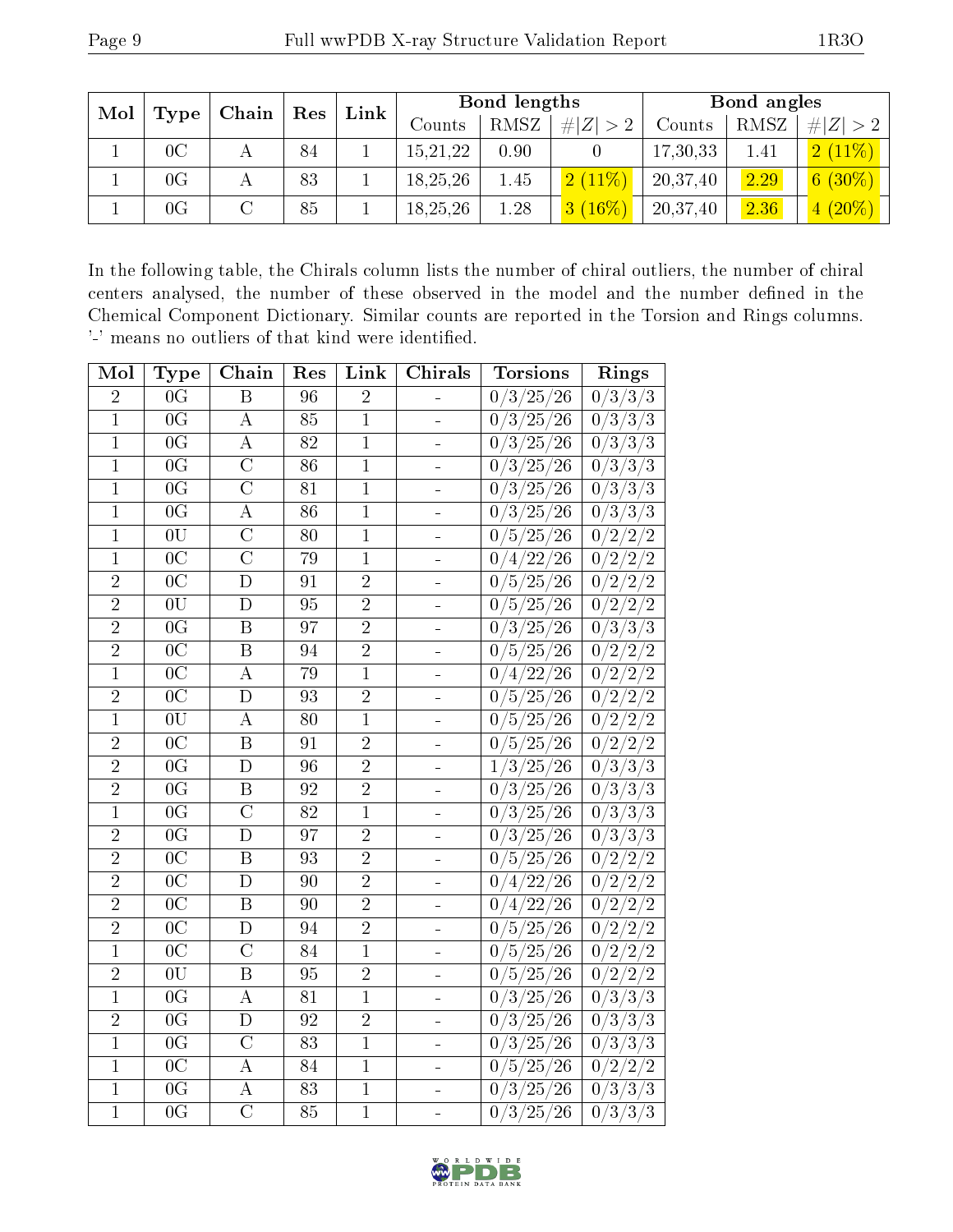|--|

| Mol            | Chain              | Res | Type            | Atoms                            | Z       | Observed $(A)$ | Ideal(A) |
|----------------|--------------------|-----|-----------------|----------------------------------|---------|----------------|----------|
| $\mathbf{1}$   | A                  | 86  | 0 <sub>G</sub>  | $\overline{\text{C6-N1}}$        | 5.23    | 1.42           | 1.33     |
| $\mathbf{1}$   | A                  | 82  | 0G              | $C6-N1$                          | 4.98    | 1.41           | 1.33     |
| $\mathbf{1}$   | $\bf{A}$           | 83  | 0 <sub>G</sub>  | $\overline{\text{C6-N1}}$        | 4.54    | 1.40           | 1.33     |
| $\overline{2}$ | $\overline{B}$     | 97  | 0 <sub>G</sub>  | $\overline{\text{C6-N1}}$        | 4.52    | 1.40           | 1.33     |
| $\overline{2}$ | D                  | 96  | 0G              | $C6-N1$                          | 4.48    | 1.40           | 1.33     |
| $\overline{2}$ | $\boldsymbol{B}$   | 96  | 0G              | $C6-N1$                          | 4.33    | 1.40           | 1.33     |
| $\mathbf{1}$   | $\mathcal{C}$      | 83  | 0 <sub>G</sub>  | $\overline{\text{C6-N1}}$        | 4.26    | 1.40           | 1.33     |
| $\mathbf{1}$   | $\bf{A}$           | 81  | 0 <sub>G</sub>  | $C6-N1$                          | 4.21    | 1.40           | 1.33     |
| $\mathbf{1}$   | $\overline{C}$     | 82  | 0G              | $C6-N1$                          | 4.07    | 1.40           | 1.33     |
| $\overline{2}$ | D                  | 97  | 0G              | $\overline{C}6$ -N1              | 4.06    | 1.40           | 1.33     |
| $\mathbf{1}$   | $\boldsymbol{A}$   | 85  | 0G              | $C6-N1$                          | 4.05    | 1.40           | 1.33     |
| $\mathbf{1}$   | $\overline{C}$     | 86  | 0 <sub>G</sub>  | $C6-N1$                          | 3.92    | 1.39           | 1.33     |
| $\mathbf{1}$   | $\overline{\rm C}$ | 80  | 0U              | $C4-N3$                          | 3.86    | 1.39           | 1.33     |
| $\overline{2}$ | $\overline{D}$     | 92  | 0 <sub>G</sub>  | $\overline{\text{C}6\text{-}N1}$ | 3.83    | 1.39           | 1.33     |
| 1              | $\rm C$            | 85  | 0G              | $C6-N1$                          | 3.78    | 1.39           | 1.33     |
| $\mathbf{1}$   | $\overline{C}$     | 81  | 0 <sub>G</sub>  | $C6-N1$                          | 3.72    | 1.39           | 1.33     |
| $\overline{2}$ | B                  | 92  | 0G              | $C6-N1$                          | 3.55    | 1.39           | 1.33     |
| $\overline{2}$ | $\mathbf D$        | 95  | 0U              | $C4-N3$                          | 3.47    | 1.39           | 1.33     |
| $\mathbf{1}$   | $\bf{A}$           | 80  | 0U              | $C4-N3$                          | 3.31    | 1.38           | 1.33     |
| $\overline{2}$ | $\mathbf B$        | 95  | 0U              | $C4-N3$                          | 3.04    | 1.38           | 1.33     |
| $\overline{2}$ | D                  | 95  | 0U              | $C6-N1$                          | 2.94    | 1.39           | 1.35     |
| $\mathbf{1}$   | $\mathcal{C}$      | 83  | 0 <sub>G</sub>  | $C2-N1$                          | 2.54    | 1.39           | 1.35     |
| $\mathbf{1}$   | $\overline{\rm A}$ | 80  | 0U              | $\overline{\text{C6-N1}}$        | 2.40    | 1.38           | $1.35\,$ |
| $\overline{2}$ | $\boldsymbol{B}$   | 97  | 0G              | $\overline{O}4'$ -C1'            | 2.36    | 1.44           | 1.41     |
| $\overline{2}$ | D                  | 97  | 0G              | $\overline{O4'$ - $C1'$          | 2.34    | 1.44           | 1.41     |
| $\mathbf{1}$   | A                  | 81  | 0G              | $C8-N7$                          | $-2.33$ | 1.30           | 1.34     |
| $\overline{2}$ | D                  | 97  | 0G              | $C8-N7$                          | $-2.31$ | 1.30           | 1.34     |
| $\overline{2}$ | B                  | 97  | 0G              | $\overline{\text{C2-N1}}$        | 2.30    | 1.39           | 1.35     |
| $\sqrt{2}$     | ${\rm D}$          | 96  | $0\,\mathrm{G}$ | $O5'-C5'$                        | $-2.22$ | $1.39\,$       | 1.44     |
| 1              | $\mathcal{C}$      | 80  | 0U              | $O5'$ - $C5'$                    | $-2.20$ | 1.39           | 1.44     |
| $\mathbf{1}$   | А                  | 82  | 0 <sub>G</sub>  | $C8-N7$                          | $-2.20$ | 1.30           | 1.34     |
| $\overline{2}$ | D                  | 96  | 0 <sub>G</sub>  | $C2-N1$                          | 2.19    | 1.39           | 1.35     |
| $\overline{2}$ | $\boldsymbol{B}$   | 92  | 0 <sub>G</sub>  | $C8-N7$                          | $-2.15$ | 1.30           | 1.34     |
| 1              | $\rm C$            | 80  | 0U              | $C6-N1$                          | 2.13    | 1.38           | 1.35     |
| $\mathbf{1}$   | $\overline{C}$     | 79  | 0 <sup>C</sup>  | $C6-N1$                          | 2.13    | 1.38           | 1.35     |
| $\mathbf{1}$   | С                  | 82  | 0G              | $O4'$ -C1'                       | 2.11    | 1.44           | 1.41     |
| $\mathbf{1}$   | $\overline{C}$     | 85  | 0 <sub>G</sub>  | $O5'-C5'$                        | $-2.09$ | 1.39           | 1.44     |
| $\mathbf{1}$   | А                  | 83  | 0 <sub>G</sub>  | $O4'$ -C1'                       | 2.08    | 1.44           | 1.41     |
| 1              | А                  | 82  | 0 <sub>G</sub>  | $C2-N1$                          | 2.08    | 1.39           | 1.35     |
| $\mathbf{1}$   | $\mathcal{C}$      | 85  | 0 <sub>G</sub>  | $C8-N7$                          | $-2.07$ | 1.31           | 1.34     |
| $\overline{2}$ | B                  | 92  | 0 <sup>G</sup>  | $\overline{C}$ 2-N1              | 2.07    | 1.39           | 1.35     |
| $\mathbf{1}$   | $\overline{\rm C}$ | 84  | 0 <sup>C</sup>  | $C6-C5$                          | $-2.06$ | 1.33           | 1.38     |

All (44) bond length outliers are listed below:

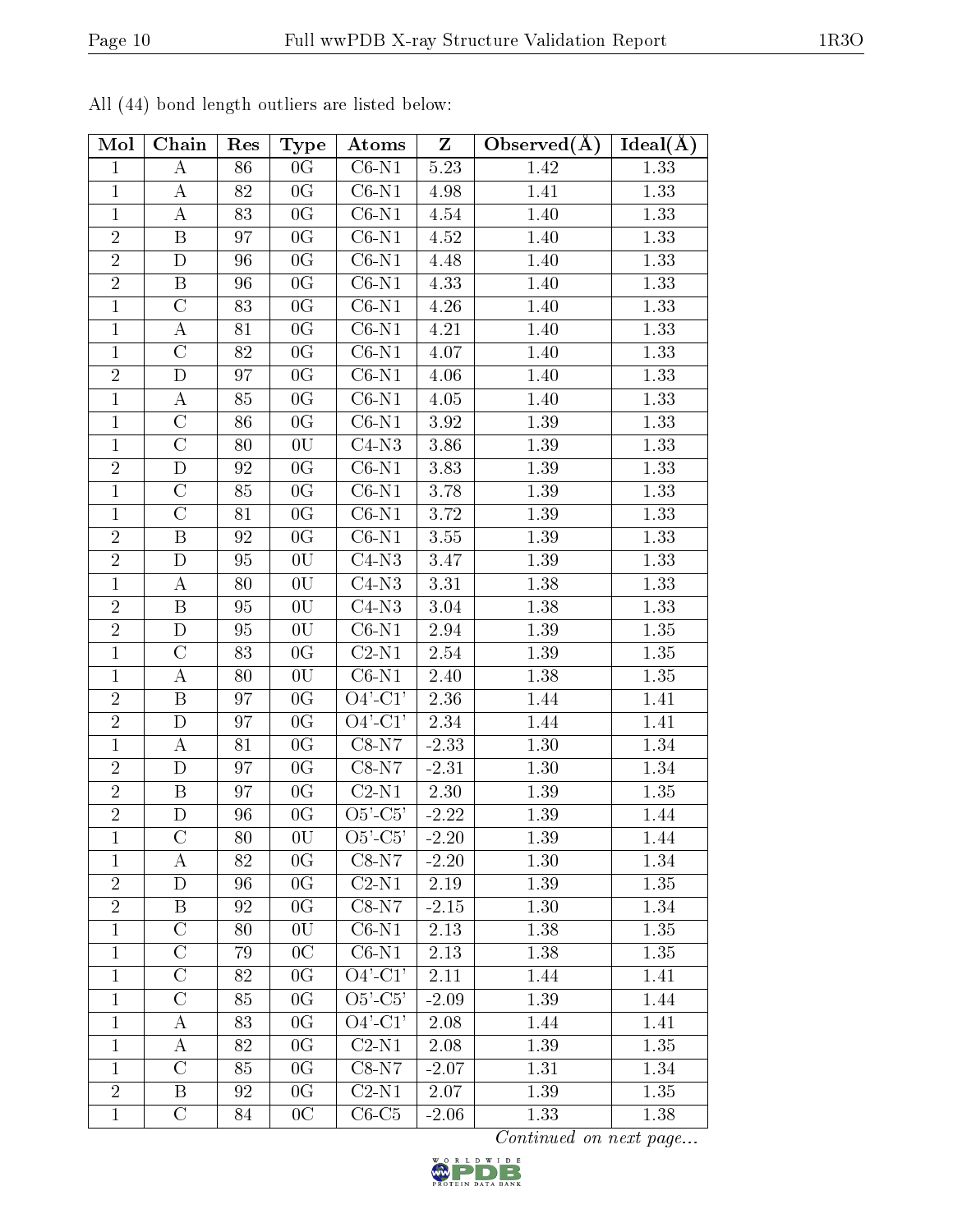Continued from previous page...

| Mol | Chain |    | $\mid$ Res $\mid$ Type $\mid$ Atoms |         | Observed(A) | $\vert$ Ideal( $\rm \AA$ |
|-----|-------|----|-------------------------------------|---------|-------------|--------------------------|
|     |       |    | $O5'-C5'$                           | $-2.05$ | 1.39        | . .44                    |
|     |       | 94 | C4-N3                               | $-2.05$ | ောင့        | $1.35\,$                 |

All (98) bond angle outliers are listed below:

| Mol            | Chain                   | Res | Type            | Atoms             | $\mathbf{Z}$ | Observed $(°)$ | Ideal $(°)$ |
|----------------|-------------------------|-----|-----------------|-------------------|--------------|----------------|-------------|
| $\overline{2}$ | B                       | 92  | 0 <sub>G</sub>  | $C5-C6-N1$        | $-8.57$      | 111.70         | 123.43      |
| $\mathbf{1}$   | А                       | 86  | 0 <sub>G</sub>  | $C5-C6-N1$        | $-8.54$      | 111.75         | 123.43      |
| $\mathbf{1}$   | $\bf{A}$                | 81  | 0G              | $C5-C6-N1$        | $-8.43$      | $111.90\,$     | 123.43      |
| $\overline{2}$ | D                       | 92  | 0G              | $C5-C6-N1$        | $-8.30$      | 112.07         | 123.43      |
| $\mathbf{1}$   | $\mathcal{C}$           | 86  | 0G              | $C5-C6-N1$        | $-8.13$      | 112.31         | 123.43      |
| $\overline{2}$ | $\boldsymbol{B}$        | 97  | 0 <sub>G</sub>  | $C5-C6-N1$        | $-8.01$      | 112.47         | 123.43      |
| $\overline{2}$ | $\overline{\mathbf{B}}$ | 96  | 0 <sub>G</sub>  | $C5-C6-N1$        | $-7.89$      | 112.64         | 123.43      |
| $\mathbf{1}$   | $\mathcal{C}$           | 85  | 0G              | $C5-C6-N1$        | $-7.80$      | 112.76         | 123.43      |
| $\mathbf{1}$   | $\bf{A}$                | 85  | $\overline{0G}$ | $C5-C6-N1$        | $-7.77$      | 112.81         | 123.43      |
| $\sqrt{2}$     | D                       | 96  | 0G              | $C5-C6-N1$        | $-7.67$      | 112.94         | 123.43      |
| $\overline{2}$ | $\overline{\rm D}$      | 97  | $\overline{0G}$ | $C5-C6-N1$        | $-7.51$      | 113.17         | 123.43      |
| $\mathbf{1}$   | $\mathcal{C}$           | 81  | 0G              | $C5-C6-N1$        | $-7.47$      | 113.21         | 123.43      |
| $\mathbf{1}$   | $\overline{C}$          | 79  | 0 <sub>C</sub>  | $C2-N3-C4$        | 7.26         | 123.70         | 116.34      |
| $\mathbf{1}$   | $\bf{A}$                | 82  | 0 <sub>G</sub>  | $C5-C6-N1$        | $-7.13$      | 113.68         | 123.43      |
| $\mathbf{1}$   | $\overline{C}$          | 82  | 0 <sub>G</sub>  | $C5-C6-N1$        | $-7.10$      | 113.72         | 123.43      |
| $\mathbf{1}$   | $\overline{\rm C}$      | 83  | 0G              | $C5-C6-N1$        | $-6.99$      | 113.86         | 123.43      |
| $\mathbf{1}$   | $\bf{A}$                | 83  | 0G              | $C5-C6-N1$        | $-6.91$      | 113.98         | 123.43      |
| $\sqrt{2}$     | $\mathbf D$             | 90  | 0 <sub>C</sub>  | $C2-N3-C4$        | 6.16         | 122.58         | 116.34      |
| $\mathbf{1}$   | $\bf{A}$                | 86  | 0 <sub>G</sub>  | $C6-N1-C2$        | 5.87         | 125.26         | 115.93      |
| $\sqrt{2}$     | ${\rm D}$               | 92  | 0 <sub>G</sub>  | $C6-N1-C2$        | 5.86         | 125.25         | 115.93      |
| $\mathbf{1}$   | $\bf{A}$                | 81  | 0 <sub>G</sub>  | $C6-N1-C2$        | 5.72         | 125.01         | 115.93      |
| $\sqrt{2}$     | $\, {\bf B}$            | 94  | 0 <sup>C</sup>  | $C2-N3-C4$        | 5.68         | 122.09         | 116.34      |
| $\mathbf{1}$   | $\overline{C}$          | 86  | 0 <sub>G</sub>  | $C6-N1-C2$        | 5.44         | $124.57\,$     | 115.93      |
| $\mathbf{1}$   | $\boldsymbol{A}$        | 85  | 0 <sub>G</sub>  | $C6-N1-C2$        | 5.26         | 124.29         | 115.93      |
| $\mathbf{1}$   | $\mathcal{C}$           | 81  | 0G              | $C6-N1-C2$        | 5.15         | 124.11         | 115.93      |
| $\overline{1}$ | $\overline{C}$          | 85  | 0 <sub>G</sub>  | $C6-N1-C2$        | $5.12\,$     | 124.06         | 115.93      |
| $\overline{2}$ | B                       | 96  | 0 <sub>G</sub>  | $C6-N1-C2$        | 5.03         | 123.92         | 115.93      |
| $\overline{2}$ | $\overline{\mathrm{B}}$ | 97  | 0 <sub>G</sub>  | $C6-N1-C2$        | 4.96         | 123.81         | 115.93      |
| $\overline{2}$ | $\, {\bf B}$            | 92  | 0 <sub>G</sub>  | $C6-N1-C2$        | 4.80         | 123.56         | 115.93      |
| $\overline{2}$ | D                       | 94  | 0 <sup>C</sup>  | $\text{C2-N3-C4}$ | 4.68         | 121.08         | 116.34      |
| $\overline{2}$ | D                       | 91  | 0 <sub>C</sub>  | $C2-N3-C4$        | 4.66         | 121.07         | 116.34      |
| $\overline{2}$ | D                       | 97  | 0G              | $C6-N1-C2$        | 4.62         | 123.27         | 115.93      |
| $\sqrt{2}$     | D                       | 96  | 0 <sub>G</sub>  | $C6-N1-C2$        | 4.61         | 123.26         | 115.93      |
| $\mathbf{1}$   | A                       | 84  | 0 <sub>C</sub>  | $C2-N3-C4$        | 4.53         | 120.93         | 116.34      |
| $\sqrt{2}$     | D                       | 93  | 0 <sub>C</sub>  | $C2-N3-C4$        | 4.51         | 120.91         | 116.34      |
| $\overline{2}$ | B                       | 91  | 0 <sup>C</sup>  | $C2-N3-C4$        | 4.48         | 120.88         | 116.34      |

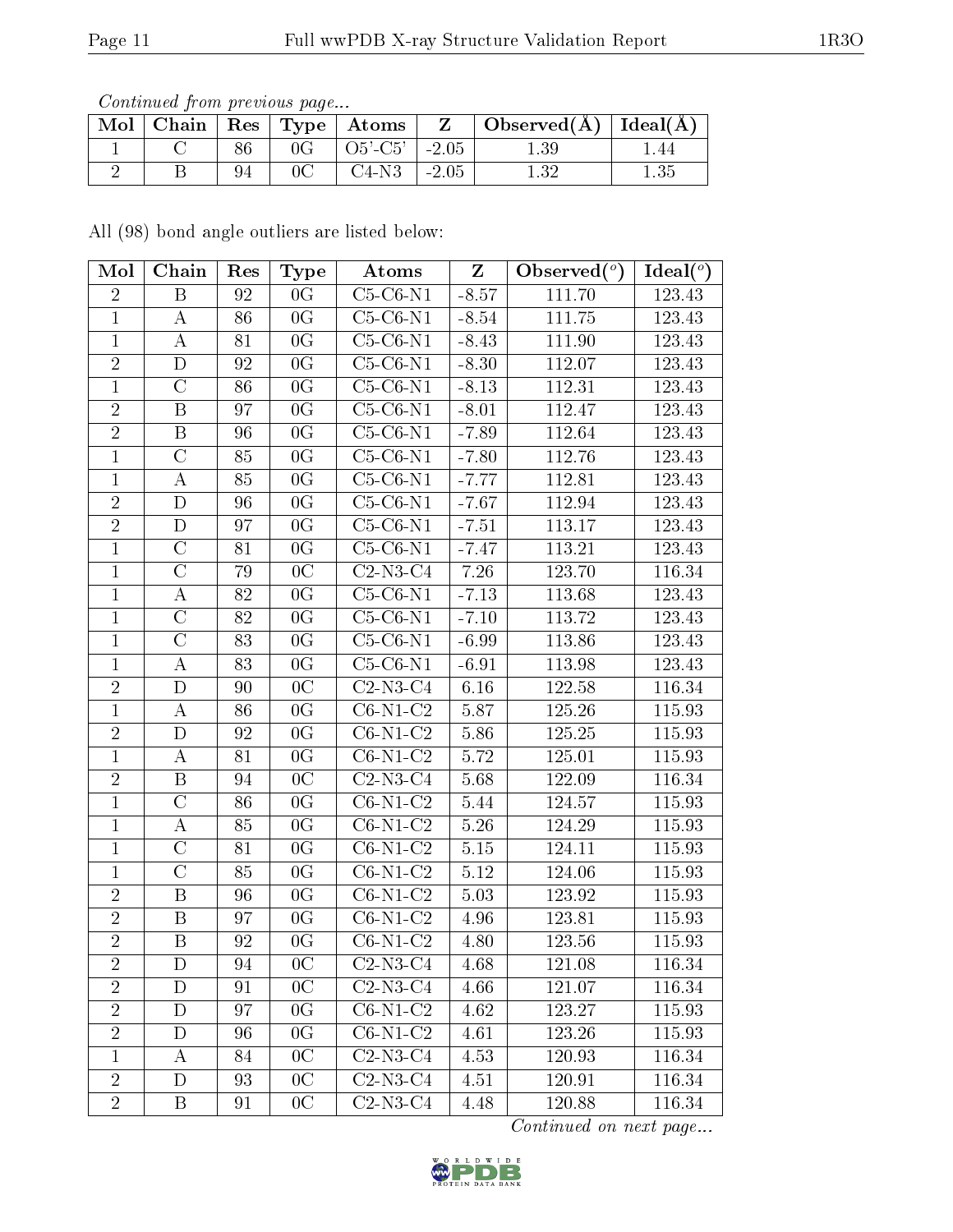| Mol            | Chain              | Res | <b>Type</b>                | Atoms                                  | Z       | Observed $(°)$      | Ideal( $\overline{^{\circ}}$ ) |
|----------------|--------------------|-----|----------------------------|----------------------------------------|---------|---------------------|--------------------------------|
| $\mathbf{1}$   | Α                  | 83  | 0G                         | $C6-N1-C2$                             | 4.35    | 122.84              | 115.93                         |
| $\mathbf{1}$   | A                  | 82  | 0G                         | $\overline{\text{C6}}$ -N1-C2          | 4.30    | 122.77              | 115.93                         |
| $\mathbf{1}$   | $\overline{\rm C}$ | 82  | $\overline{0}\overline{G}$ | $C6-N1-C2$                             | 4.27    | 122.71              | 115.93                         |
| $\sqrt{2}$     | $\boldsymbol{B}$   | 90  | 0 <sup>C</sup>             | $C2-N3-C4$                             | 4.15    | 120.54              | 116.34                         |
| $\mathbf{1}$   | $\overline{\rm C}$ | 83  | 0 <sub>G</sub>             | $C6-N1-C2$                             | 4.12    | 122.48              | 115.93                         |
| $\mathbf{1}$   | $\mathcal{C}$      | 80  | 0U                         | $C5-C4-N3$                             | $-4.09$ | 114.31              | 123.31                         |
| $\overline{2}$ | B                  | 92  | 0 <sub>G</sub>             | $C2-N3-C4$                             | $-4.09$ | 110.69              | 115.36                         |
| $\overline{2}$ | $\, {\bf B}$       | 93  | 0 <sup>C</sup>             | $C2-N3-C4$                             | 4.08    | 120.47              | 116.34                         |
| $\mathbf{1}$   | А                  | 80  | 0U                         | $C5-C4-N3$                             | $-3.77$ | 115.01              | 123.31                         |
| $\overline{2}$ | $\, {\bf B}$       | 95  | 0U                         | $\overline{\text{C5-C}}$ 4-N3          | $-3.70$ | 115.17              | 123.31                         |
| $\mathbf{1}$   | А                  | 79  | 0 <sub>C</sub>             | $C2-N3-C4$                             | 3.70    | 120.09              | 116.34                         |
| $\mathbf{1}$   | $\overline{\rm C}$ | 84  | $\overline{0C}$            | $C2-N3-C4$                             | 3.43    | 119.82              | 116.34                         |
| $\overline{2}$ | D                  | 95  | 0U                         | $C5-C4-N3$                             | $-3.37$ | 115.90              | 123.31                         |
| $\mathbf{1}$   | A                  | 81  | 0 <sub>G</sub>             | $C2-N3-C4$                             | $-3.31$ | 111.57              | 115.36                         |
| $\mathbf{1}$   | А                  | 83  | 0 <sub>G</sub>             | $N2$ -C2- $N3$                         | 3.24    | 123.07              | 117.79                         |
| $\mathbf{1}$   | $\boldsymbol{A}$   | 86  | 0 <sub>G</sub>             | $C2-N3-C4$                             | $-3.15$ | 111.76              | 115.36                         |
| $\overline{2}$ | $\mathbf D$        | 92  | 0 <sub>G</sub>             | $C2-N3-C4$                             | $-3.10$ | 111.81              | 115.36                         |
| $\mathbf{1}$   | $\boldsymbol{A}$   | 82  | 0G                         | $C2-N3-C4$                             | $-3.01$ | 111.92              | 115.36                         |
| $\sqrt{2}$     | $\boldsymbol{B}$   | 96  | 0G                         | $C2-N3-C4$                             | $-2.94$ | 112.00              | 115.36                         |
| $\mathbf{1}$   | А                  | 86  | 0 <sub>G</sub>             | $C6-C5-C4$                             | $-2.93$ | 118.00              | 120.80                         |
| $\overline{2}$ | $\mathbf D$        | 96  | 0G                         | $N3$ -C2- $N1$                         | $-2.92$ | 123.33              | 127.22                         |
| $\overline{2}$ | $\overline{\rm D}$ | 92  | $\overline{0G}$            | $N3-C2-N1$                             | $-2.88$ | 123.39              | 127.22                         |
| $\mathbf{1}$   | A                  | 86  | 0 <sub>G</sub>             | $N3-C2-N1$                             | $-2.85$ | 123.42              | 127.22                         |
| $\mathbf{1}$   | A                  | 85  | 0 <sub>G</sub>             | $N3$ -C2- $N1$                         | $-2.84$ | 123.43              | 127.22                         |
| $\mathbf{1}$   | $\mathcal{C}$      | 86  | 0 <sub>G</sub>             | $N3$ -C2- $N1$                         | $-2.79$ | 123.50              | 127.22                         |
| $\mathbf{1}$   | $\boldsymbol{A}$   | 83  | 0 <sub>G</sub>             | $N3$ -C2- $N1$                         | $-2.69$ | 123.64              | 127.22                         |
| $\mathbf{1}$   | $\overline{\rm C}$ | 81  | 0G                         | $N3$ -C2- $N1$                         | $-2.66$ | 123.67              | 127.22                         |
| $\sqrt{2}$     | B                  | 96  | 0 <sub>G</sub>             | $\overline{C2'\text{-}C3'\text{-}C4'}$ | $-2.65$ | 97.49               | 102.64                         |
| $\overline{2}$ | $\mathbf D$        | 97  | 0G                         | $C2-N3-C4$                             | $-2.63$ | $112.\overline{36}$ | 115.36                         |
| $\perp$        | А                  | 83  | 0 <sub>G</sub>             | $N2$ -C2- $N1$                         | $-2.55$ | 113.29              | 117.25                         |
| $\mathbf{1}$   | $\overline{C}$     | 81  | 0G                         | $C6-C5-C4$                             | $-2.53$ | 118.38              | 120.80                         |
| 1              | $\rm C$            | 83  | 0G                         | $C2-N3-C4$                             | $-2.49$ | 112.52              | 115.36                         |
| $\mathbf{1}$   | A                  | 81  | 0 <sub>G</sub>             | $N3-C2-N1$                             | $-2.48$ | 123.92              | 127.22                         |
| $\mathbf{1}$   | А                  | 82  | 0 <sub>G</sub>             | $C6-C5-C4$                             | $-2.48$ | 118.43              | 120.80                         |
| $\overline{2}$ | $\boldsymbol{B}$   | 97  | 0 <sub>G</sub>             | $C2-N3-C4$                             | $-2.46$ | 112.55              | 115.36                         |
| $\mathbf{1}$   | $\mathcal{C}$      | 81  | 0G                         | $C2-N3-C4$                             | $-2.45$ | $112.55\,$          | 115.36                         |
| $\mathbf{1}$   | $\overline{C}$     | 85  | 0 <sub>G</sub>             | $N3$ -C2- $N1$                         | $-2.45$ | 123.95              | 127.22                         |
| $\mathbf{1}$   | $\mathcal C$       | 81  | 0 <sub>G</sub>             | $N2$ -C2- $N3$                         | 2.40    | 121.71              | 117.79                         |
| $\mathbf{1}$   | А                  | 82  | 0 <sub>G</sub>             | $N2$ -C2- $N3$                         | 2.38    | 121.68              | 117.79                         |
| $\mathbf{1}$   | $\mathcal{C}$      | 85  | 0G                         | $C2-N3-C4$                             | $-2.36$ | 112.66              | 115.36                         |
| $\mathbf{1}$   | $\overline{\rm C}$ | 86  | 0G                         | $C2-N3-C4$                             | $-2.36$ | 112.66              | 115.36                         |
| $\mathbf{1}$   | A                  | 81  | 0 <sub>G</sub>             | $C6-C5-C4$                             | $-2.34$ | 118.56              | 120.80                         |

Continued from previous page...

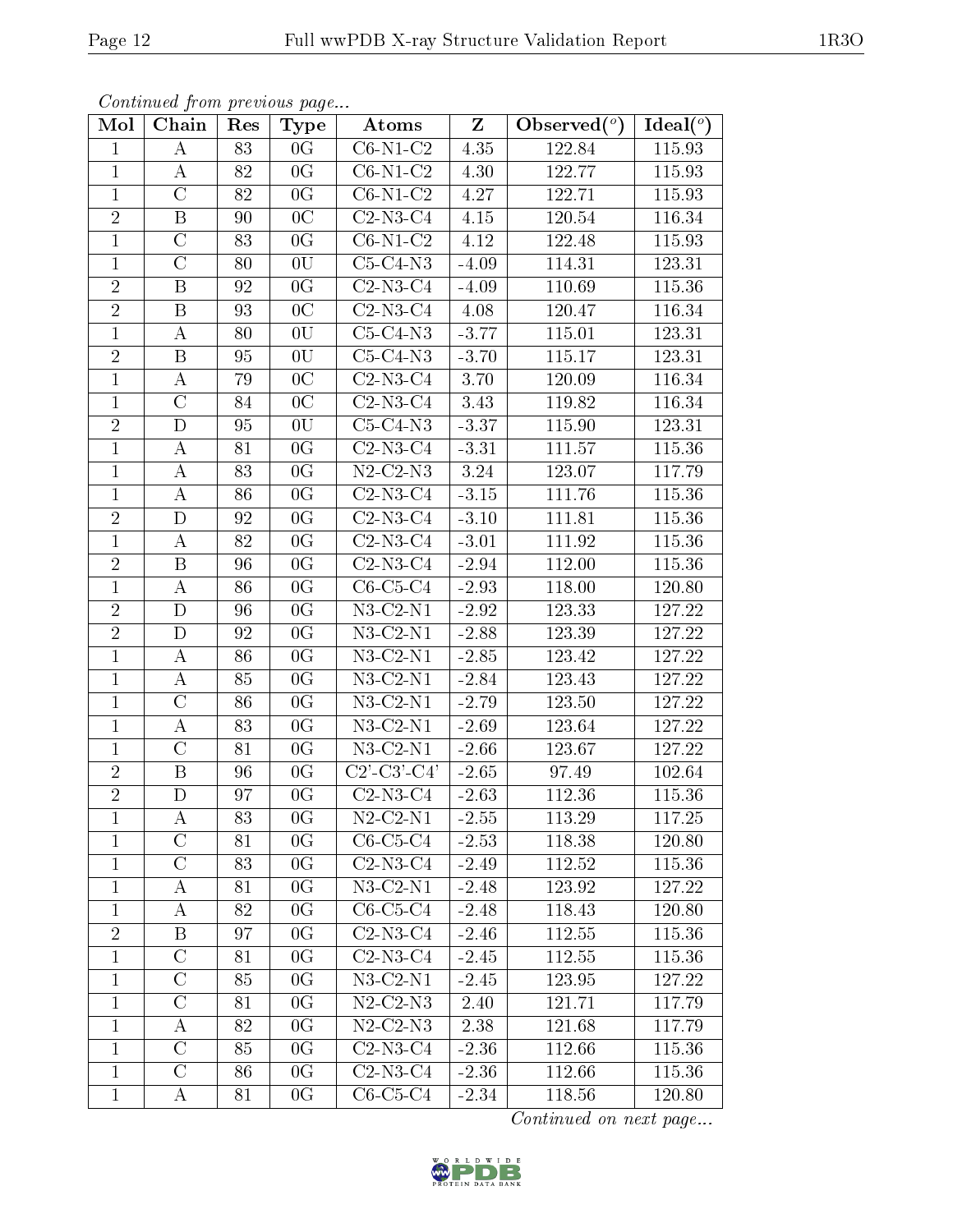| Mol            | Chain            | Res | Type           | Atoms                                                 | $\mathbf{Z}$ | Observed $(°)$ | Ideal $(^\circ)$ |
|----------------|------------------|-----|----------------|-------------------------------------------------------|--------------|----------------|------------------|
| $\overline{2}$ | D                | 92  | 0 <sub>G</sub> | $C4-C5-N7$                                            | 2.34         | 111.84         | 109.40           |
| 1              | $\bf{A}$         | 82  | 0 <sub>G</sub> | $N3-C2-N1$                                            | $-2.33$      | 124.11         | 127.22           |
| $\mathbf{1}$   | $\bf{A}$         | 81  | 0 <sub>G</sub> | $C2$ '-C3'-C4'                                        | $-2.33$      | 98.11          | 102.64           |
| $\mathbf{1}$   | $\rm C$          | 82  | 0 <sub>G</sub> | $N3$ -C2- $N1$                                        | $-2.33$      | 124.12         | 127.22           |
| $\overline{2}$ | B                | 90  | 0 <sup>C</sup> | $N4-C4-N3$                                            | 2.26         | 120.06         | 116.49           |
| $\mathbf{1}$   | $\rm C$          | 83  | 0 <sub>G</sub> | $C6-C5-C4$                                            | $-2.25$      | 118.65         | 120.80           |
| $\overline{2}$ | D                | 97  | 0 <sub>G</sub> | $N3$ -C2- $N1$                                        | $-2.22$      | 124.27         | 127.22           |
| 1              | C                | 82  | 0 <sub>G</sub> | $N2$ -C2- $N3$                                        | 2.22         | 121.40         | 117.79           |
| $\mathbf{1}$   | $\rm C$          | 79  | 0 <sup>C</sup> | $C5-C4-N3$                                            | $-2.22$      | 119.16         | 121.72           |
| $\overline{2}$ | D                | 92  | 0 <sub>G</sub> | $N2$ -C2- $N3$                                        | 2.21         | 121.40         | 117.79           |
| 1              | A                | 83  | 0 <sup>G</sup> | $C2-N3-C4$                                            | $-2.18$      | 112.86         | 115.36           |
| $\mathbf{1}$   | $\mathcal{C}$    | 83  | 0 <sub>G</sub> | $N3$ -C2- $N1$                                        | $-2.15$      | 124.35         | 127.22           |
| $\overline{2}$ | B                | 97  | 0 <sup>G</sup> | $N3$ -C2- $N1$                                        | $-2.15$      | 124.36         | 127.22           |
| $\overline{2}$ | D                | 92  | 0 <sub>G</sub> | $C6-C5-C4$                                            | $-2.11$      | 118.78         | 120.80           |
| $\mathbf{1}$   | $\bf{A}$         | 79  | 0 <sup>C</sup> | $N4-C4-N3$                                            | 2.08         | 119.78         | 116.49           |
| $\overline{2}$ | $\boldsymbol{B}$ | 96  | 0 <sub>G</sub> | $N3-C2-N1$                                            | $-2.08$      | 124.45         | 127.22           |
| $\overline{2}$ | B                | 95  | 0U             | $C2$ <sup>-</sup> $C3$ <sup>-</sup> $C4$ <sup>'</sup> | $-2.06$      | 98.65          | 102.64           |
| $\overline{2}$ | $\boldsymbol{B}$ | 91  | 0 <sup>C</sup> | $N4-C4-N3$                                            | 2.05         | 119.73         | 116.49           |
| 1              | A                | 84  | 0 <sup>C</sup> | $C2$ '-C3'-C4'                                        | $-2.05$      | 98.67          | 102.64           |
| 1              | А                | 86  | 0 <sub>G</sub> | $C4-C5-N7$                                            | 2.01         | 111.49         | 109.40           |

Continued from previous page...

There are no chirality outliers.

All (1) torsion outliers are listed below:

| $\sqrt{\text{Mol}}$ Chain   Res   Type |  | A toms                |
|----------------------------------------|--|-----------------------|
|                                        |  | $\pm$ C3'-C4'-C5'-O5' |

There are no ring outliers.

7 monomers are involved in 10 short contacts:

|   | $Mol$   Chain | Res | Type           | Clashes | Symm-Clashes |
|---|---------------|-----|----------------|---------|--------------|
|   |               | 86  | 0 <sub>G</sub> |         |              |
| റ |               | 91  | 0 <sup>C</sup> |         |              |
| 2 |               | 93  | 0 <sup>C</sup> |         |              |
| 2 |               | 96  | 0 <sub>G</sub> |         |              |
| റ |               | 97  | 0 <sub>G</sub> |         |              |
| റ |               | 92  | 0 <sub>G</sub> |         |              |
|   |               | 85  | 0G             |         |              |

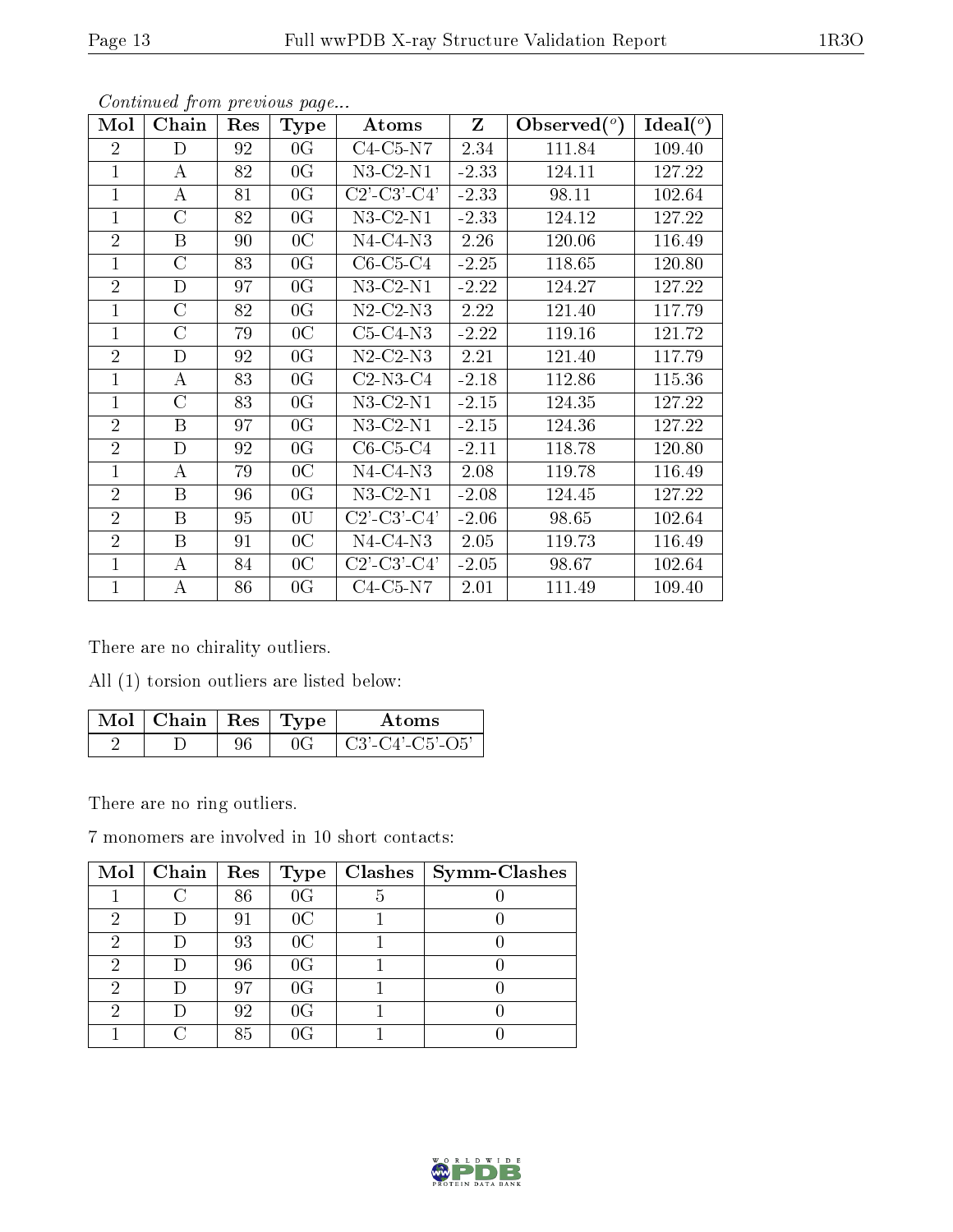#### 5.5 Carbohydrates  $(i)$

There are no carbohydrates in this entry.

### 5.6 Ligand geometry  $(i)$

There are no ligands in this entry.

### 5.7 [O](https://www.wwpdb.org/validation/2017/XrayValidationReportHelp#nonstandard_residues_and_ligands)ther polymers  $(i)$

There are no such residues in this entry.

#### 5.8 Polymer linkage issues  $(i)$

There are no chain breaks in this entry.

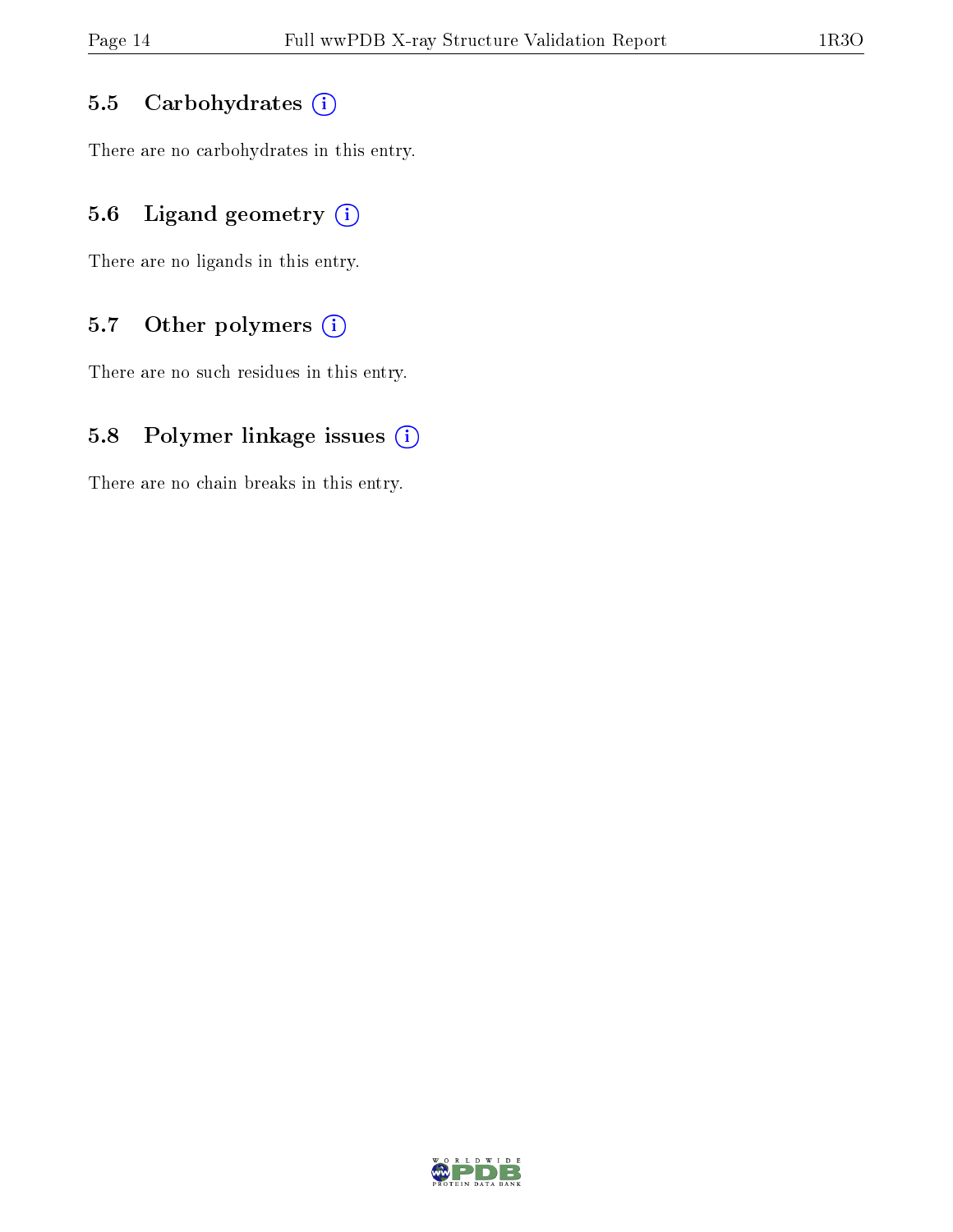## 6 Fit of model and data  $(i)$

### 6.1 Protein, DNA and RNA chains (i)

In the following table, the column labelled  $#RSRZ> 2'$  contains the number (and percentage) of RSRZ outliers, followed by percent RSRZ outliers for the chain as percentile scores relative to all X-ray entries and entries of similar resolution. The OWAB column contains the minimum, median,  $95<sup>th</sup>$  percentile and maximum values of the occupancy-weighted average B-factor per residue. The column labelled ' $Q< 0.9$ ' lists the number of (and percentage) of residues with an average occupancy less than 0.9.

| Mol |  | Chain   Analysed   <rsrz>   #RSRZ&gt;2   OWAB(Å<math>^2</math>)</rsrz> |  |
|-----|--|------------------------------------------------------------------------|--|
|     |  |                                                                        |  |
|     |  |                                                                        |  |
|     |  |                                                                        |  |
|     |  |                                                                        |  |
|     |  |                                                                        |  |

There are no RSRZ outliers to report.

#### 6.2 Non-standard residues in protein, DNA, RNA chains  $(i)$

In the following table, the Atoms column lists the number of modelled atoms in the group and the number defined in the chemical component dictionary. The B-factors column lists the minimum, median,  $95<sup>th</sup>$  percentile and maximum values of B factors of atoms in the group. The column labelled  $Q < 0.9$  lists the number of atoms with occupancy less than 0.9.

| Mol            | <b>Type</b>    | Chain         | Res | Atoms | <b>RSCC</b> | <b>RSR</b> | $B\text{-factors}(\AA^2)$ | Q <sub>0.9</sub> |
|----------------|----------------|---------------|-----|-------|-------------|------------|---------------------------|------------------|
| $\overline{2}$ | 0 <sup>C</sup> | D             | 93  | 20/21 | 0.86        | 0.16       | 42, 47, 55, 56            | $\left( \right)$ |
|                | 0 <sup>C</sup> | A             | 79  | 17/21 | 0.88        | 0.13       | 38,42,48,52               | $\overline{0}$   |
| $\overline{2}$ | 0 <sub>G</sub> | B             | 92  | 23/24 | 0.88        | 0.13       | 43,46,54,54               | $\theta$         |
| 1              | 0U             | А             | 80  | 20/21 | 0.89        | 0.12       | 43, 47, 53, 55            | $\overline{0}$   |
| $\overline{2}$ | 0 <sup>C</sup> | D             | 90  | 17/21 | 0.90        | 0.11       | 41,44,48,51               | $\overline{0}$   |
| $\overline{2}$ | 0 <sup>C</sup> | B             | 90  | 17/21 | 0.90        | 0.10       | 34,41,45,47               | $\overline{0}$   |
| $\overline{2}$ | 0 <sub>G</sub> | D             | 92  | 23/24 | 0.90        | 0.11       | 42, 49, 55, 58            | $\overline{0}$   |
| $\overline{2}$ | 0 <sup>C</sup> | B             | 91  | 20/21 | 0.91        | 0.11       | 41,47,49,53               | $\overline{0}$   |
|                | 0 <sub>G</sub> | $\rm C$       | 86  | 23/24 | 0.92        | 0.12       | 45, 48, 54, 55            | $\overline{0}$   |
| 1              | 0 <sub>G</sub> | А             | 82  | 23/24 | 0.92        | 0.15       | 38,41,46,50               | $\theta$         |
| $\overline{2}$ | 0 <sup>C</sup> | D             | 94  | 20/21 | 0.92        | 0.11       | 37,41,49,50               | $\overline{0}$   |
| $\overline{2}$ | 0 <sup>C</sup> | B             | 93  | 20/21 | 0.92        | 0.11       | 38, 43, 47, 48            | $\theta$         |
| 1              | 0 <sub>G</sub> | $\mathcal{C}$ | 85  | 23/24 | 0.92        | 0.11       | 44, 47, 50, 52            | $\theta$         |
| $\overline{2}$ | 0 <sup>C</sup> | D             | 91  | 20/21 | 0.93        | 0.12       | 49, 51, 53, 56            | $\overline{0}$   |
| 1              | 0 <sup>C</sup> | C             | 79  | 17/21 | 0.94        | 0.10       | 30,34,37,38               | $\overline{0}$   |